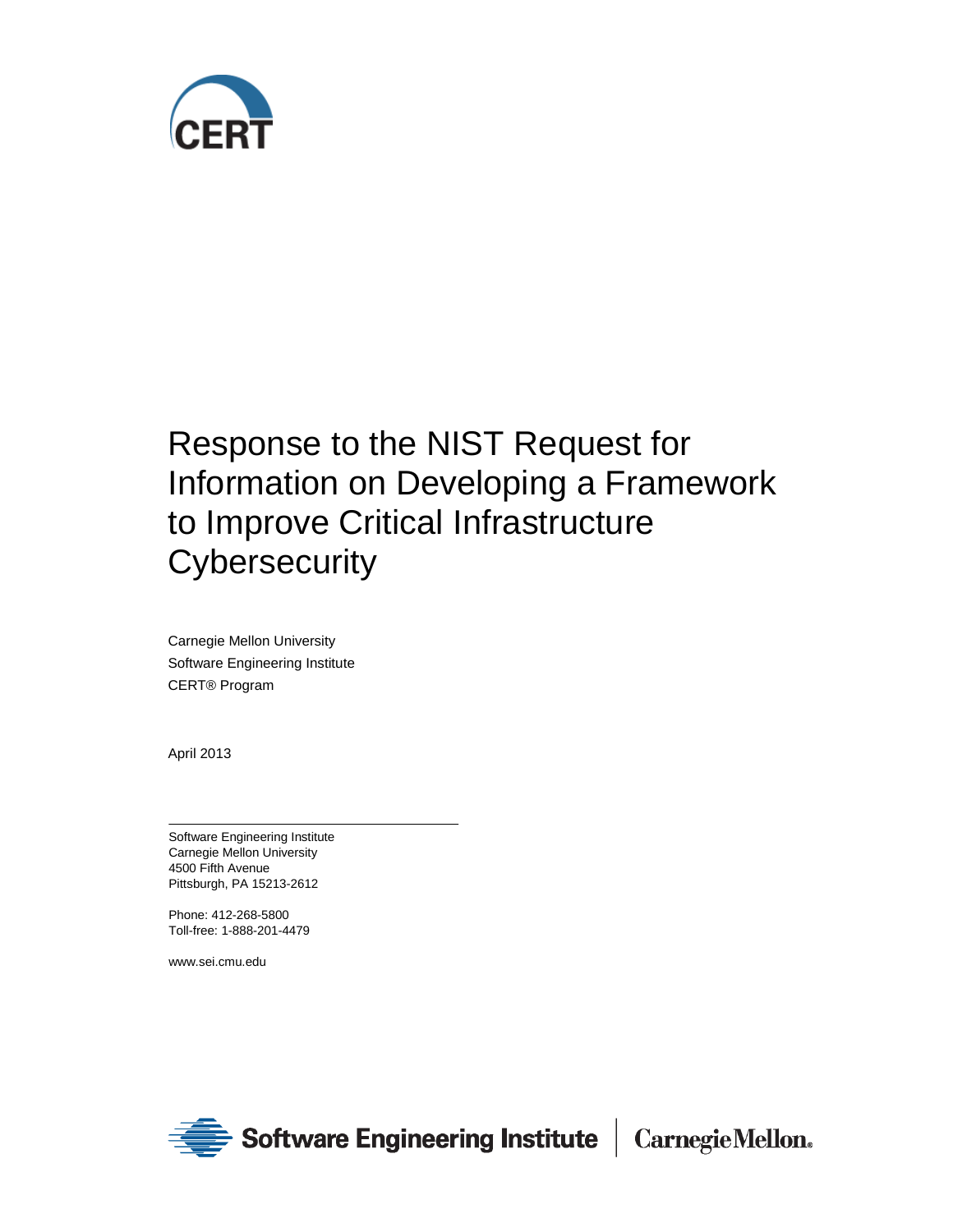Copyright 2013 Carnegie Mellon University

This material is based upon work funded and supported by the Department of Defense under Contract No. FA8721-05-C-0003 with Carnegie Mellon University for the operation of the Software Engineering Institute, a federally funded research and development center. Any opinions, findings and conclusions or recommendations expressed in this material are those of the author(s) and do not necessarily reflect the views of the United States Department of Defense.

NO WARRANTY. THIS CARNEGIE MELLON UNIVERSITY AND SOFTWARE ENGINEERING INSTITUTE MATERIAL IS FURNISHED ON AN "AS-IS" BASIS. CARNEGIE MELLON UNIVERSITY MAKES NO WARRANTIES OF ANY KIND, EITHER EXPRESSED OR IMPLIED, AS TO ANY MATTER INCLUDING, BUT NOT LIMITED TO, WARRANTY OF FITNESS FOR PURPOSE OR MERCHANTABILITY, EXCLUSIVITY, OR RESULTS OBTAINED FROM USE OF THE MATERIAL. CARNEGIE MELLON UNIVERSITY DOES NOT MAKE ANY WARRANTY OF ANY KIND WITH RESPECT TO FREEDOM FROM PATENT, TRADEMARK, OR COPYRIGHT INFRINGEMENT.

This material has been approved for public release and unlimited distribution.

Internal use:\* Permission to reproduce this material and to prepare derivative works from this material for internal use is granted, provided the copyright and "No Warranty" statements are included with all reproductions and derivative works.

External use:\* This material may be reproduced in its entirety, without modification, and freely distributed in written or electronic form without requesting formal permission. Permission is required for any other external and/or commercial use. Requests for permission should be directed to the Software Engineering Institute a[t permission@sei.cmu.edu.](mailto:permission@sei.cmu.edu)

\* These restrictions do not apply to U.S. government entities.

Carnegie Mellon®, CERT®, CERT Coordination Center®, and OCTAVE® are registered in the U.S. Patent and Trademark Office by Carnegie Mellon University.

DM-0000295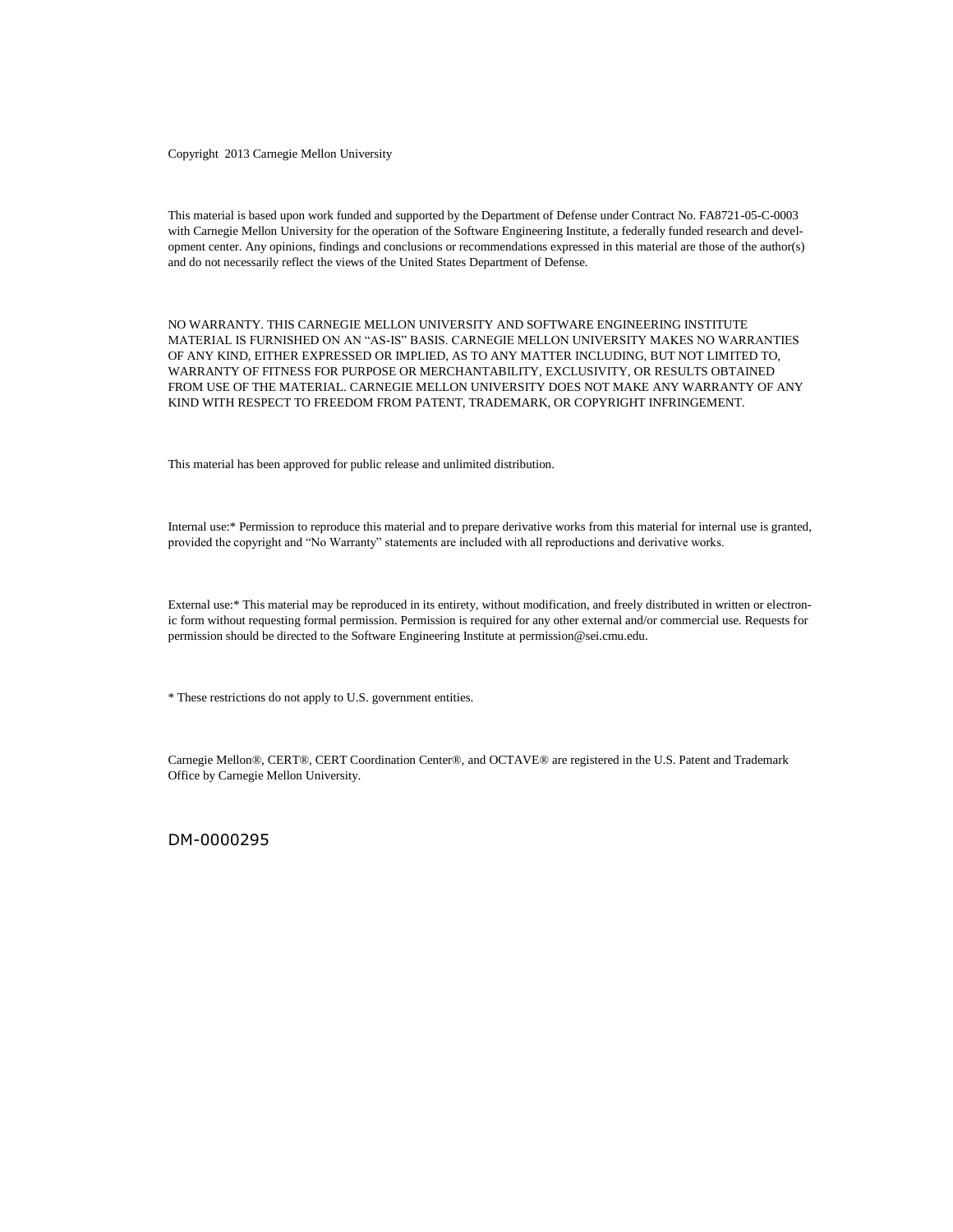# **Table of Contents**

| Use of Frameworks, Standards, Guidelines, and Best Practices  13 |  |
|------------------------------------------------------------------|--|
|                                                                  |  |
|                                                                  |  |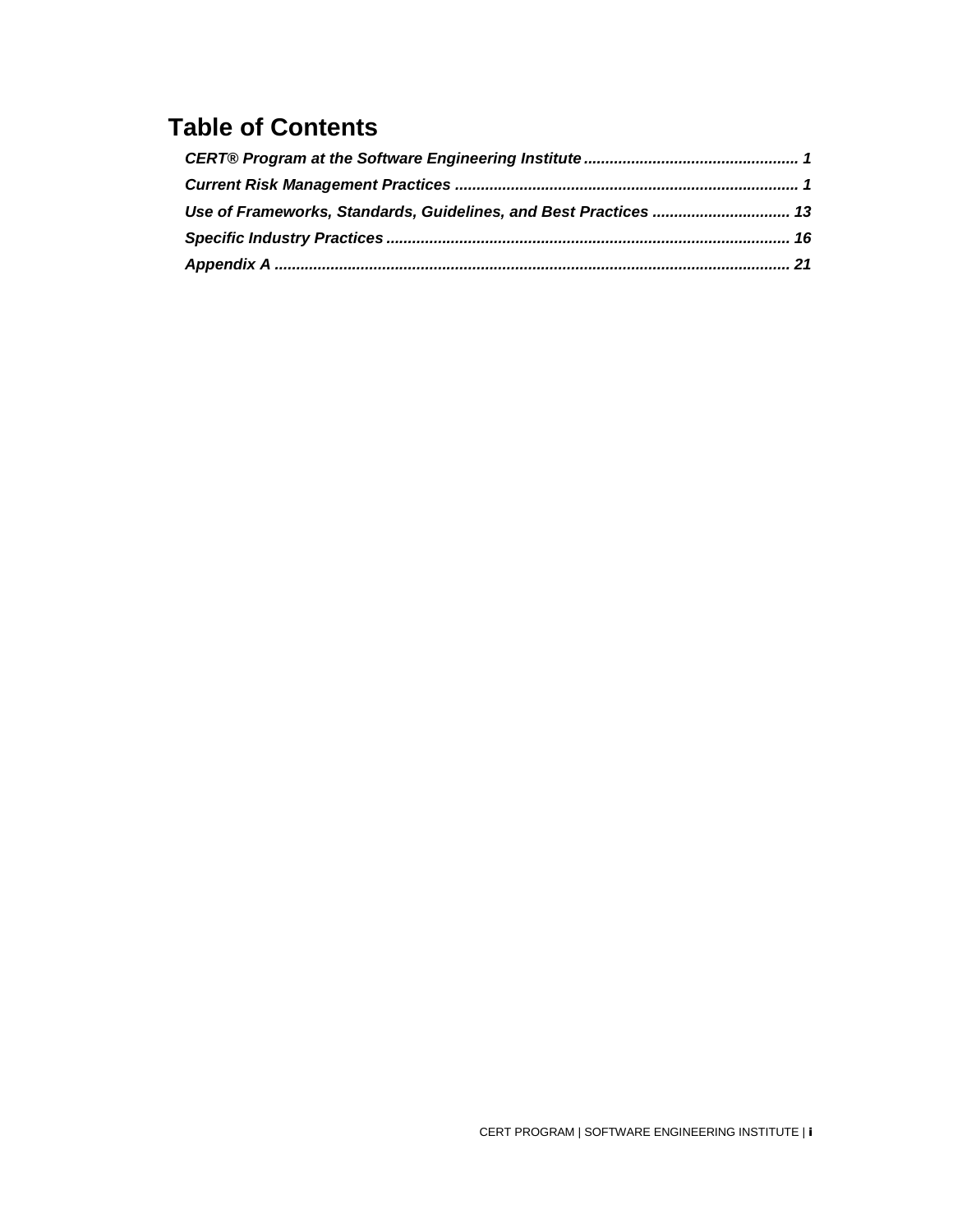The Software Engineering Institute (SEI) is a Federally Funded Research and Development Center administratively homed at Carnegie Mellon University. The CERT® Program of the SEI focuses on identifying and solving the nation's cybersecurity challenges.

# <span id="page-3-0"></span>*CERT® Program at the Software Engineering Institute*

The CERT® Program has over a decade of practical experience in the successful development of models and frameworks that help organizations measure, implement, and improve cybersecurity practices. Our goal is to enable organizations to transform uncertainties into manageable operational risks and then to efficiently manage those risks. We achieve this by using scientific rigor in our collection and analysis of data to drive the development and use of our products and services. As a well-established trusted resource, we have been actively engaged in efforts to improve the resilience practices of the nation's critical infrastructure owners and operators.

The SEI and the CERT Program address cybersecurity through an integrated, holistic approach that combines our knowledge and experience in software engineering process improvement, malware detection and analysis, digital forensics, secure coding practices, insider threat, and cyber workforce development. Our location allows us to work with the world-renowned faculty and students on Carnegie Mellon University's main campus and work closely with departments including Computer Science, Machine Learning, Statistics, Business, and many other disciplines.

Leveraging our work with public- and private-sector partners and the Critical Infrastructure Key Resources (CIKR) owners and operators, we have responded to the RFI questions based on our experiences and observations along with recommendations that may be useful in the planning for a Cybersecurity Framework.

It has been our experience and practice that any Framework should use a standard glossary of terms, such as the DHS Risk Lexicon or ISO 31000. We have included a few definitions in Appendix A for reference.

# <span id="page-3-1"></span>*Current Risk Management Practices*

#### *1. What do organizations see as the greatest challenges in improving cybersecurity practices across critical infrastructure?*

Based on our experience and observations:

- I. Establishing an integrated approach to managing cybersecurity-related risks
	- a. Challenges with integrating organizational, sector, and regional activities
		- b. Communication and collaboration among groups
		- c. Allocating resources to cybersecurity, a non-revenue producing activity
- II. Identification of critical assets and services
	- a. Absence of a common taxonomy
	- b. Inadequate methods for service/asset definition and evaluation
- III. Risk metrics and measures
	- a. Lack of common, accepted definition of cyber risk metrics
	- b. Lack of scientific rigor in cyber risk metrics (e.g., no systematic validation)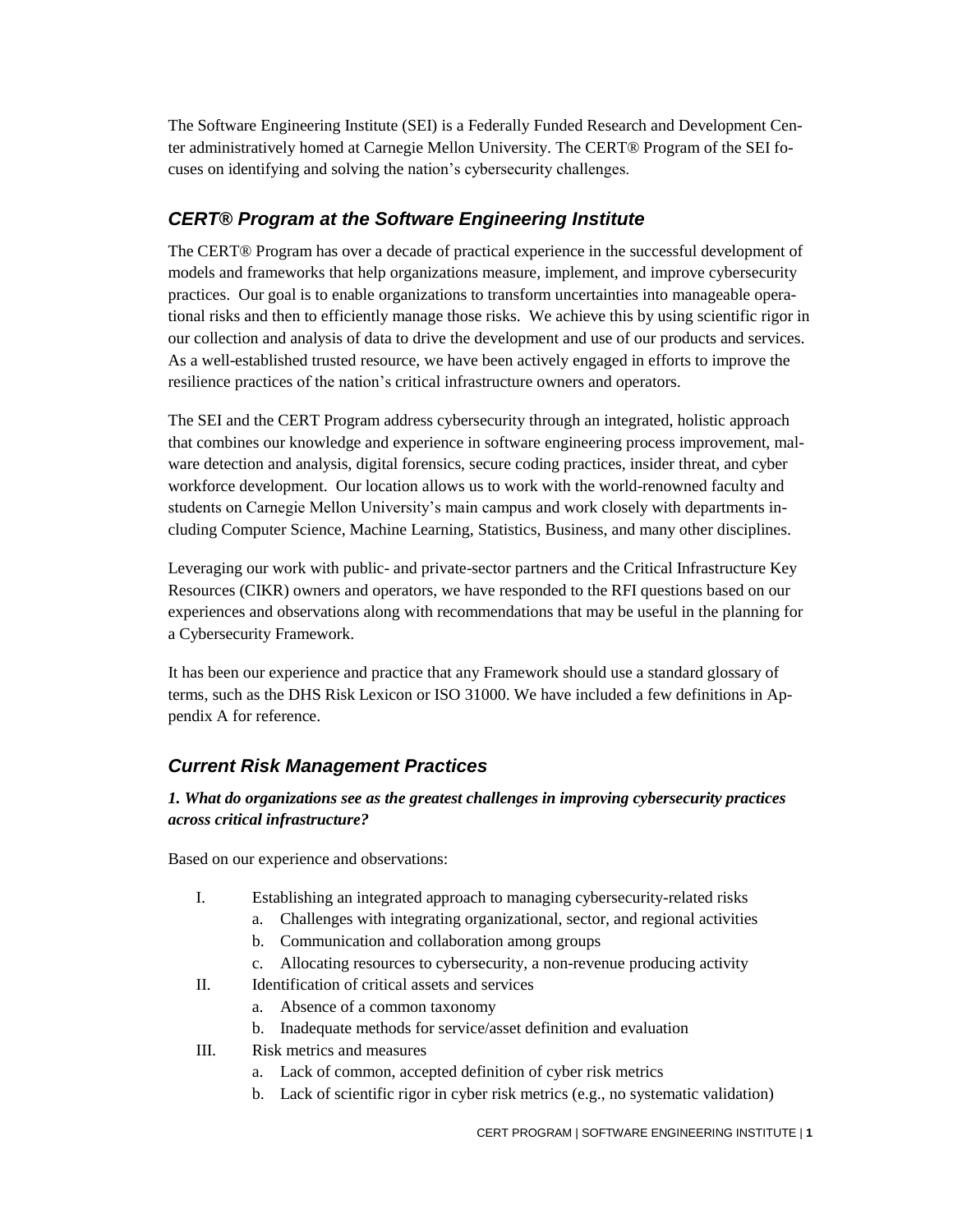- c. No common framework to facilitate comparison and benchmarking
- d. Cybersecurity metrics not integrated with other business measures
- e. No measures of performance or effectiveness for risk practices
- IV. Information sharing
	- a. Information vs. intelligence dilemma (which information is most relevant)
	- b. Regulatory and internal legal hurdles
	- c. Classification and dissemination of threat intelligence
	- d. Reluctance to reveal information that may create adverse publicity
	- e. ISAC shortcomings
- V. Identification of dependencies
	- a. Understanding interdependencies among national critical infrastructures (i.e., an organization's position relative to and relationship with other CIKR organizations)
	- b. Inadequate methods for determining cyber dependencies of services and assets
	- c. Absence of tools and techniques designed to identify dependencies within sectors/subsectors

#### *2. What do organizations see as the greatest challenges in developing a cross-sector standardsbased Framework for critical infrastructure?*

Based on our experience and observations:

- I. Diversity of mission and objectives
	- a. Existing discipline and sector-specific standards designed to address specific operating requirements
	- b. Limited applicability of generic standards and measures
	- c. Ability to address both information technologies as well as specific operational technologies unique to each sector and sub-sector
- II. Effective communication
	- a. Organizational and sector "stovepipes"
	- b. Establishing trusted relationships
	- c. Variations in terminology and taxonomies
- III. Scale
	- a. Organizations vary widely in size and complexity
	- b. Resources required for framework implementation
- IV. Sector reticence
	- a. Aversion to perceived oversight/regulation
	- b. Competing initiatives

#### *3. Describe your organization's policies and procedures governing risk generally and cybersecurity risk specifically. How does senior management communicate and oversee these policies and procedures?*

Based on our experience and observations:

I. The presence, quality, and level of attention of such policies vary widely by organization.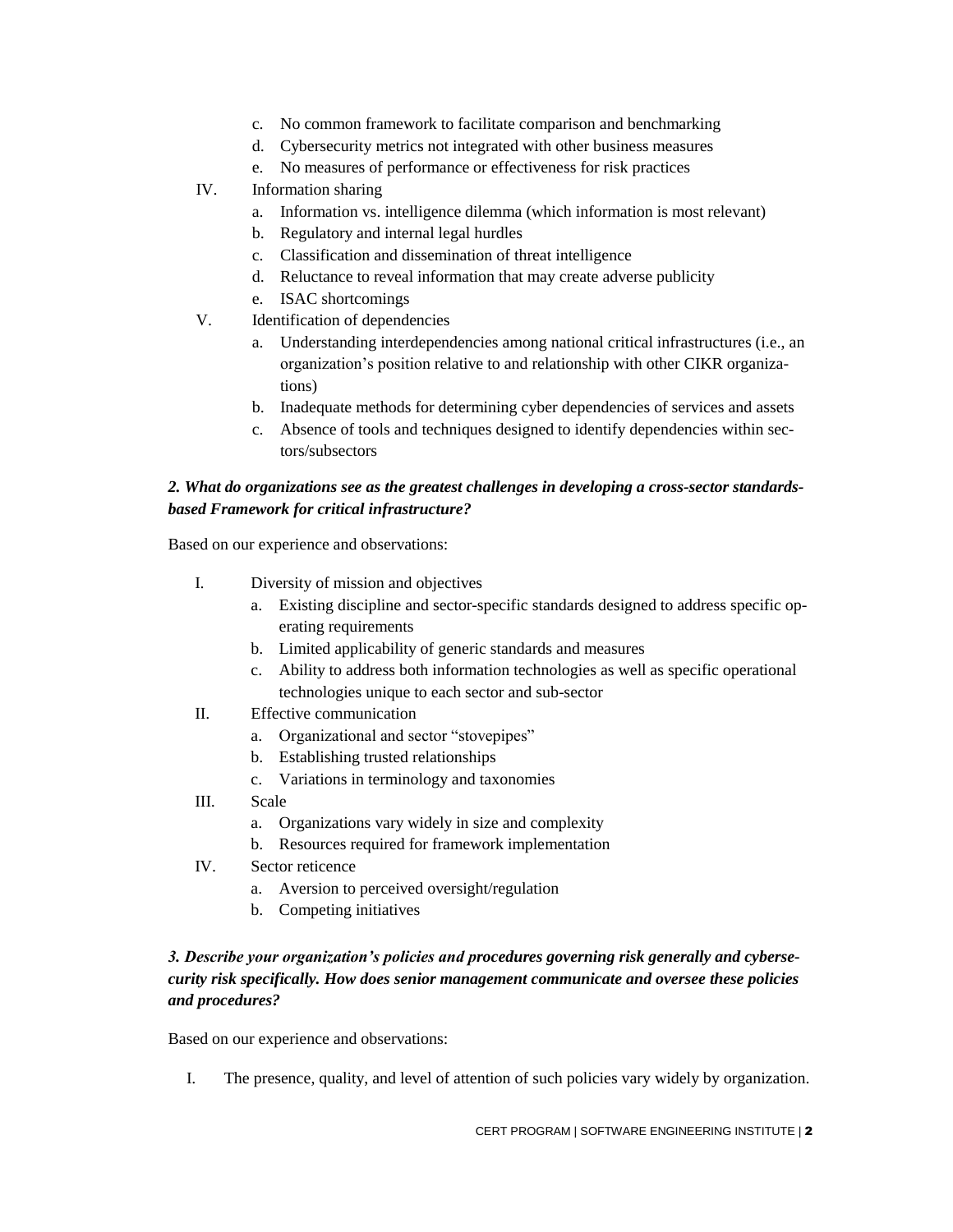- a. Some organizations are policy averse; of those
	- a. some have not considered or implemented any such policies
	- b. others have issued board-level or senior-management-level directives that have the weight/function of policy but are not called policy
- b. Organizations in highly regulated industries typically have policies, but the level of attention and rigor tends to vary.
- c. Larger, investor-owned organizations tend to have a web of policy that directs them.
- d. Larger organizations may have an enterprise risk committee at the board level. At some of these organizations, cybersecurity risk is on the radar of the risk committee; at others, it is not.
- e. Larger organizations also tend to have auditing groups that occasionally test for policy compliance.

We recommend:

- I. Employing a governance approach and process that utilizes policy, procedures, practices, standards, and guidelines as implementation artifacts and constructs
- II. Policies, procedures, and/or organizational directives should be utilized because they
	- a. represent an organizational commitment to ensure that appropriate security behaviors are established and measured
	- b. provide business rules that help guide practices and behavior
	- c. help ensure that cybersecurity program activities persist over time
	- d. help ensure consistency in large organizations
	- e. help avoid dependence on a single individual or small group
- III. Such policies, procedures and/or directives should
	- a. be compact enough that they can be easily changed over time to match current threat/risk conditions
	- b. direct routine risk assessments and analyses (driven by schedule) and those triggered by events
	- c. direct that a risk repository be established, maintained, monitored, and used as a basis for other monitoring activities in the organization to drive mitigation of risks
	- d. direct improvements to policies, procedures, and directives based on lessons learned
- IV. A senior-level role (or body) should monitor the status of major risks to the organization. This is a good practice and can help ensure that resources are provided and appropriately allocated to address risk.

#### *4. Where do organizations locate their cybersecurity risk management program/office?*

Based on our experience and observations:

I. Industry survey data illustrates wide variability in where organizations place the various organizational components of such programs as cybersecurity, information security, IT and operational risk management, IT disaster recovery, and business continuity. (See two sample survey results below from Gartner; the first focused on information security programs and the second focused on other operational risk management programs.)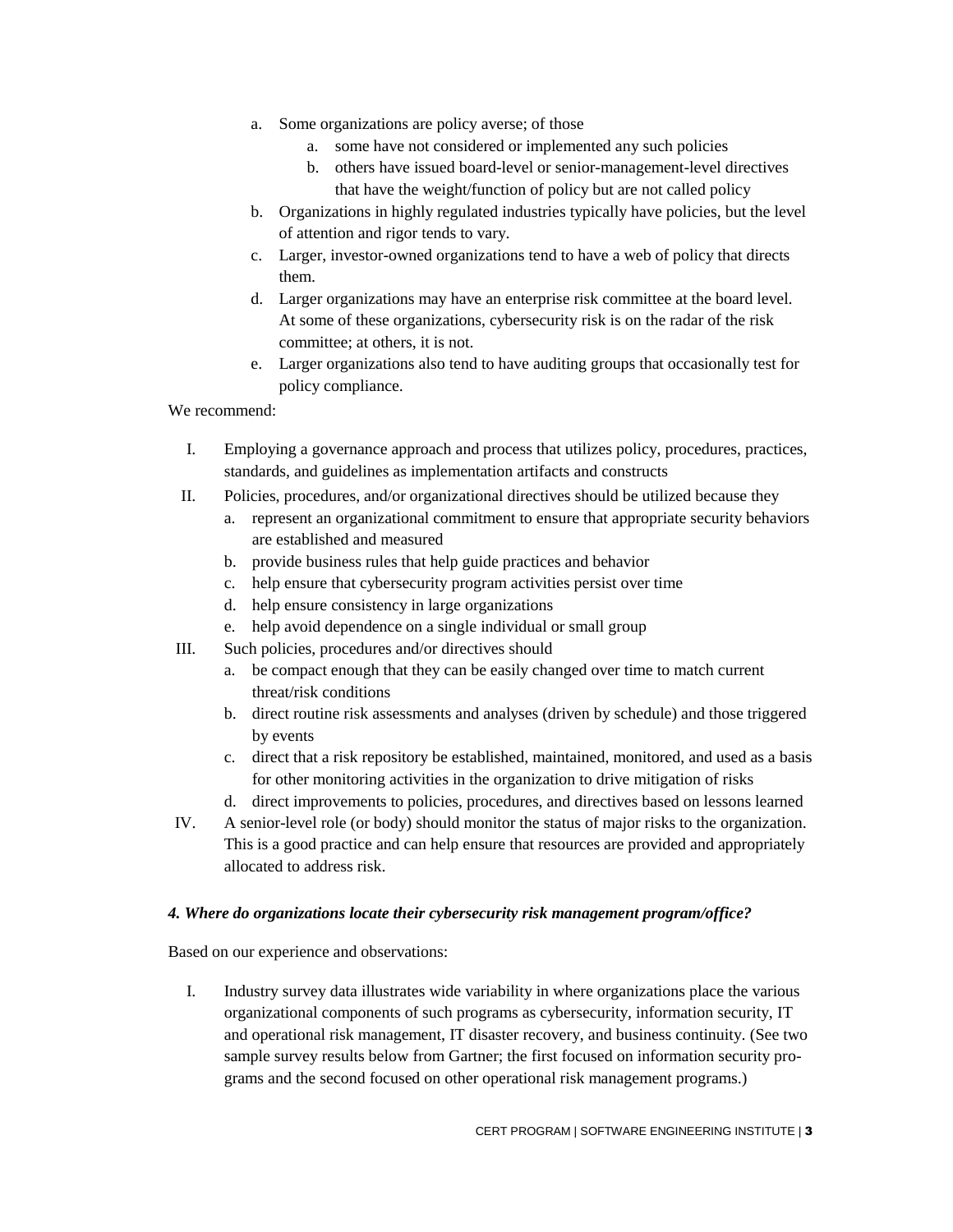#### We recommend:

The location the organization's cybersecurity program/office does not have a single correct answer. In fact, it is not even a single question, but rather a series of complex and interrelated questions about both the organizational structure and the location of the cybersecurity functions. The location and the structure of the most appropriate security organization for a specific organization will depend on a wide range of factors such as

- the industry vertical within which it operates
- the size of the organization
- the threat landscape
- the organization's risk appetite (tolerance or threshold)
- the legal and regulatory frameworks within which it operates
- the maturity of the enterprise's information security and risk management programs and processes
- geographical issues
- cultural issues, management style, and organizational politics
- the enterprise's overall structure

In addition to organizationally unique factors such as those listed above, there are also some fundamental and strategic cybersecurity principles that should drive the structure and the placement of an organization's cybersecurity program. Such principles include the

- integration of cybersecurity considerations into organizational planning and decision making
- need for centralized coordination of information security in federated environments
- emergent nature of operational and strategic security functions
- need to drive information security activities and behaviors closer to the business and closer to other corporate risk management functions
- need to emphasize that information security encompasses much more than IT
- inherent nature of information security—that is, a set of disciplines, controls, and behaviors that should cross all horizontal and vertical functions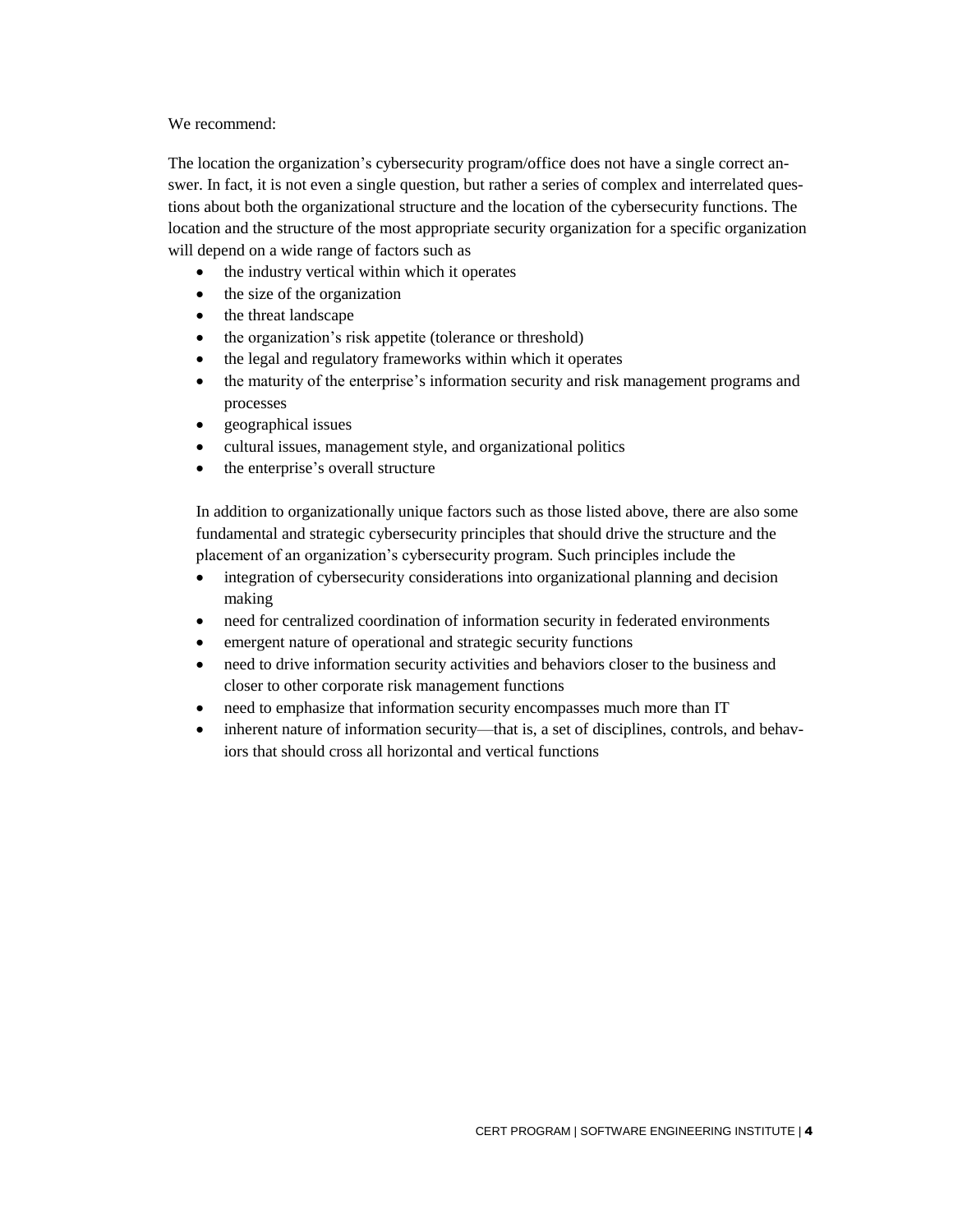

CERT PROGRAM | SOFTWARE ENGINEERING INSTITUTE | 5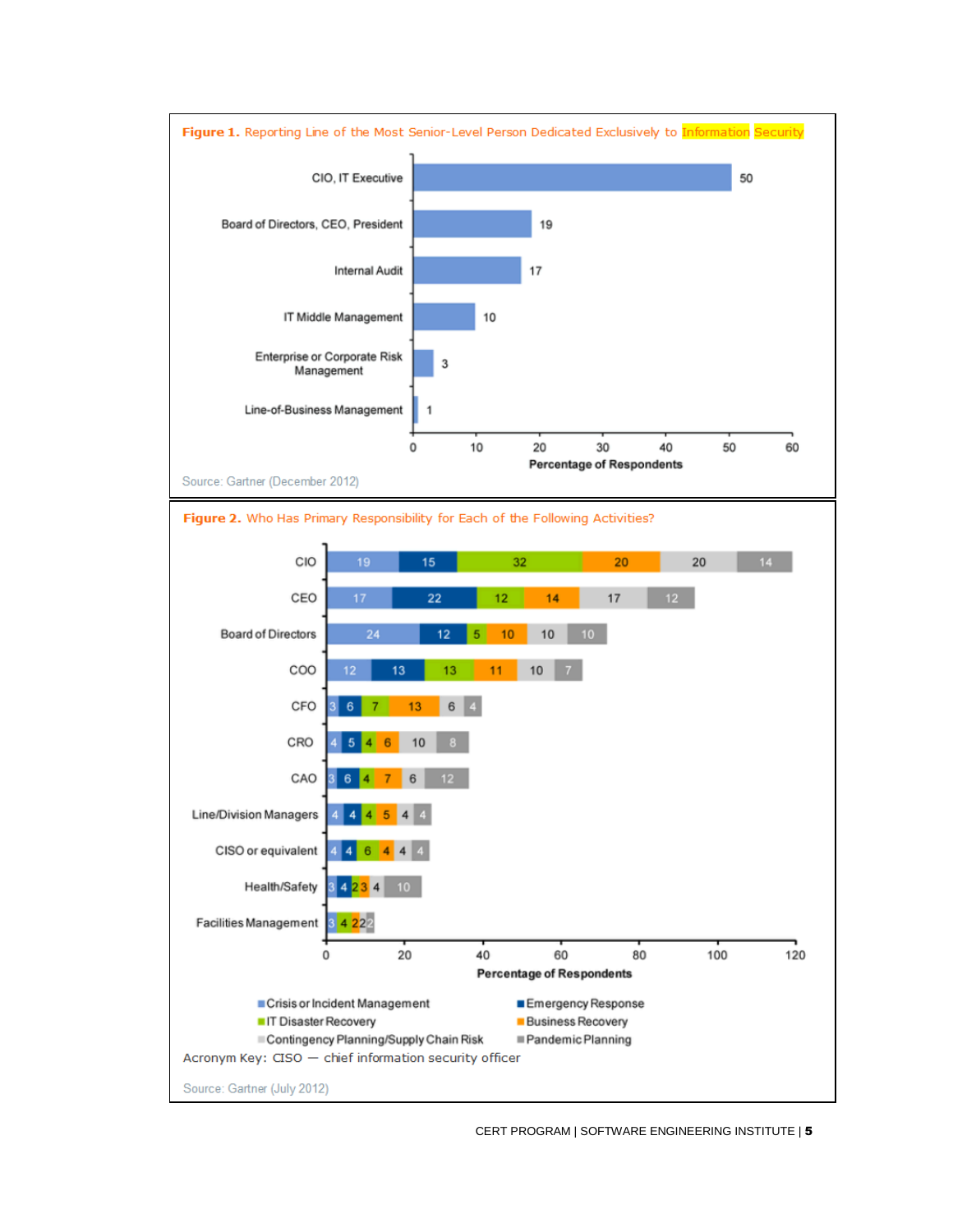#### *5. How do organizations define and assess risk generally and cybersecurity risk specifically?*

Based on our experience and observations:

- I. Cybersecurity risk assessments are most typically conducted at the individual organizational unit, system, or application level.
- II. Cybersecurity risk assessments are not typically coordinated/managed at the enterprise level.
- III. Cybersecurity risk assessments and vulnerability assessments are often conflated.
- IV. The cybersecurity risk assessment requirements for many organizations are driven by compliance requirements and tend to focus on risk of noncompliance and not cybersecurity risks.
- V. Cybersecurity risk assessment activities are often initiated in response to compliance requests or current events and not situational awareness of the current risk environment.
- VI. Most risk assessments are qualitative, but there is increasingly a push for quantitative approaches.
- VII. Quality and consistency of results is not high in the quantitative approaches we have observed.
- VIII. We have observed few cybersecurity risk assessments that actually inform a business case for investing in cybersecurity as a result of the assessment.
- IX. Risk assessments we have observed are typically internally focused and do not specifically account for critical infrastructure risks and other external dependencies.
- X. The quality of the cybersecurity risk assessment results are highly correlated to the quality and experience of the individuals performing the assessments.
- XI. There is a growing level of attention to proactive threat management and situational awareness.

We recommend that organizations

- I. establish and implement a strategy for identifying, analyzing, and mitigating cybersecurity risks
- II. ensure that cybersecurity risk assessments align with compliance requirements but are focused on cybersecurity risks
- III. connect cybersecurity risk assessment and management activities to enterprise risk management processes
- IV. take a more integrated approach to risk management that considers interdependencies with external suppliers and organizations
- V. expand efforts related to intelligence gathering and analysis, proactive threat management, and establishing a risk-based situational awareness capability.
- VI. ensure that cybersecurity risk assessment outputs support the business case for cybersecurity (i.e., cybersecurity risk tied to business risk)
- VII. define and document the assessment process to ensure consistency of results
- VIII. monitor and measure the performance of their cybersecurity risk assessments to ensure desired performance is achieved
- IX. require a scientific approach to conducting quantitative risk assessments and the analysis and interpretation of their results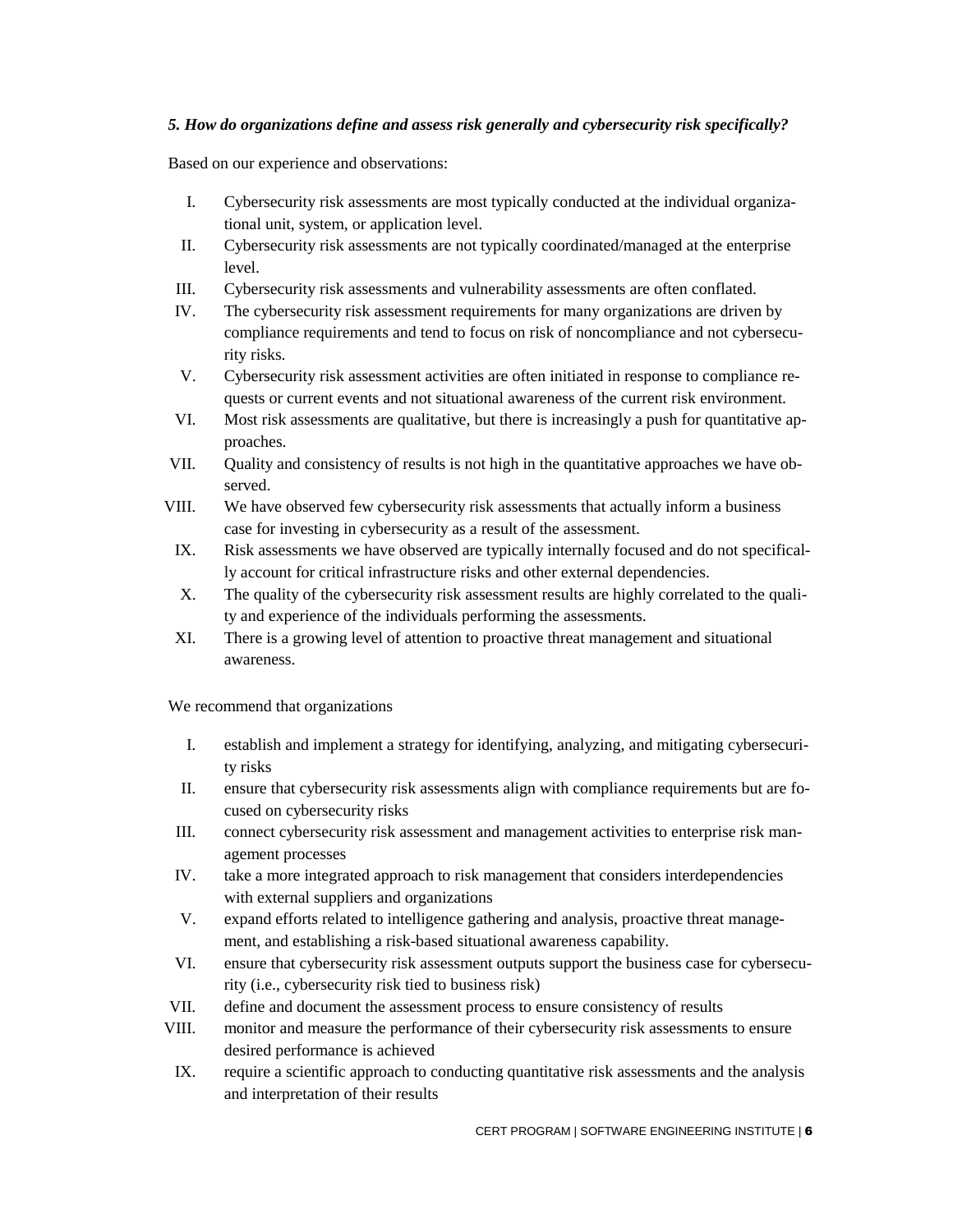X. include critical infrastructure considerations in cybersecurity risk assessment and management activities

#### *6. To what extent is cybersecurity risk incorporated into organization's overarching enterprise risk management?*

In our experience, the extent of this integration varies widely:

- I. For some large organizations with an enterprise risk committee (or function, possibly at the board level), cybersecurity risk is closely monitored if it has been identified as a substantial risk to the enterprise mission.
- II. Organizational capabilities for managing cybersecurity risk are typically less mature than financial, reputational, or litigation-related aspects of enterprise risk management.
- III. The integration of cybersecurity into enterprise risk management programs has been hampered by weaknesses in cybersecurity measurement and reporting capabilities.
- IV. For other organizations, cybersecurity risk is compartmentalized and relegated to the IT organization.

We recommend that any organization that relies on any computer-based technologies as part of its operation should include and integrate cybersecurity risk into its overarching enterprise risk management processes. We also advocate a broad definition of cybersecurity risk to reflect operational risks: the inadvertent or deliberate actions of people, system and technology failures, process failures, and natural disasters and other interruptions. An operational risk management approach transcends a typical focus on technical security issues to those that broadly affect mission assurance.

# *7. What standards, guidelines, best practices, and tools are organizations using to understand, measure, and manage risk at the management, operational, and technical levels?*

We have been directly involved in the development and implementation of several bodies of work in the risk management space, as identified below. Our recommendation, based on these bodies of work, is that organizations should prioritize the management of risks based on the role of key assets (information, technology, facilities, people) in supporting the delivery of critical services.

- $\bullet$  ES-C2M2 [http://energy.gov/sites/prod/files/Electricity%20Subsector%20Cybersecurity%20Capabili](http://energy.gov/sites/prod/files/Electricity%20Subsector%20Cybersecurity%20Capabilities%20Maturity%20Model%20%28ES-C2M2%29%20-%20May%202012.pdf) [ties%20Maturity%20Model%20%28ES-C2M2%29%20-%20May%202012.pdf](http://energy.gov/sites/prod/files/Electricity%20Subsector%20Cybersecurity%20Capabilities%20Maturity%20Model%20%28ES-C2M2%29%20-%20May%202012.pdf)
- DHS Cyber Resilience Review (CRR) <http://www.dhs.gov/xlibrary/assets/pso-safeguarding-and-securing-cyberspace.pdf>

[http://www.ahrmm.org/ahrmm/news\\_and\\_issues/issues\\_and\\_initiatives/files/ahrmm\\_cyb](http://www.ahrmm.org/ahrmm/news_and_issues/issues_and_initiatives/files/ahrmm_cyber_resilience_review_032712.pdf) [er\\_resilience\\_review\\_032712.pdf](http://www.ahrmm.org/ahrmm/news_and_issues/issues_and_initiatives/files/ahrmm_cyber_resilience_review_032712.pdf)

 CERT Resilience Management Model (CERT-RMM) <http://www.sei.cmu.edu/library/abstracts/reports/10tr012.cfm>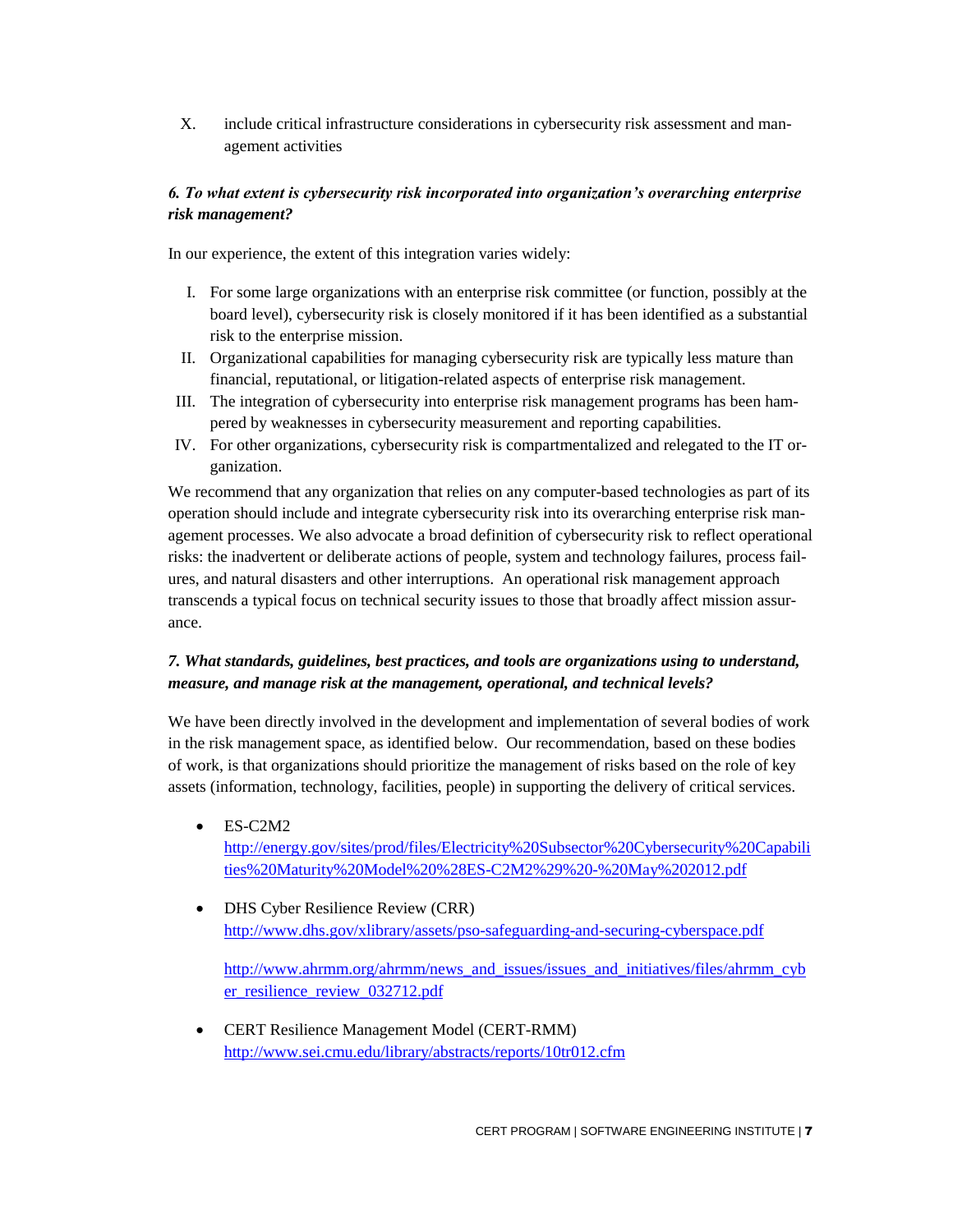- OCTAVE <http://www.cert.org/octave/>
- ASAP-SG Security Profiles <http://www.smartgridipedia.org/index.php/ASAP-SG>

### *8. What are the current regulatory and regulatory reporting requirements in the United States (e.g. local, state, national, and other) for organizations relating to cybersecurity?*

- I. Federal regulations requiring cybersecurity reporting
	- a. Federal civilian agencies
		- i. FISMA
			- 1. § 3543. Authority and functions of the Director
			- 2. § 3544. Federal agency responsibilities
			- 3. OMB M-10-15
	- b. FTC
	- c. Department of Defense
		- i. CJCSM 6510.01B Cyber Incident Handling Program
	- d. OMB
- II. Sector-specific Regulations requiring cybersecurity reporting
	- a. Financial Services
		- i. FFIEC Handbooks
		- ii. GLBA
		- iii. Basel III
		- iv. Financial Crimes Enforcement Network
			- 1. FinCEN FIN-2011-A016 "Account Takeover Activity"
		- v. Securities and Exchange Commission
			- 1. CF Disclosure Guidance: Topic No. 2 Cybersecurity
		- vi. Energy
			- 1. NERC CIP
				- a. CIP-008-4
			- 2. Nuclear Regulatory Commission
				- a. Regulatory Guide 5.71 "Cybersecurity Programs for Nuclear Facilities"
		- vii. Health
			- 1. HIPPA
			- 2. HITECH
		- viii. State-specific regulations requiring cybersecurity reporting
			- 1. State breach disclosure laws
				- a. 46 states, Guam, Washington, D.C., Puerto Rico, and the Virgin Islands have legislation requiring breach notification. Source[: http://www.ncsl.org/issues](http://www.ncsl.org/issues-research/telecom/security-breach-notification-laws.aspx)[research/telecom/security-breach-notification](http://www.ncsl.org/issues-research/telecom/security-breach-notification-laws.aspx)[laws.aspx](http://www.ncsl.org/issues-research/telecom/security-breach-notification-laws.aspx)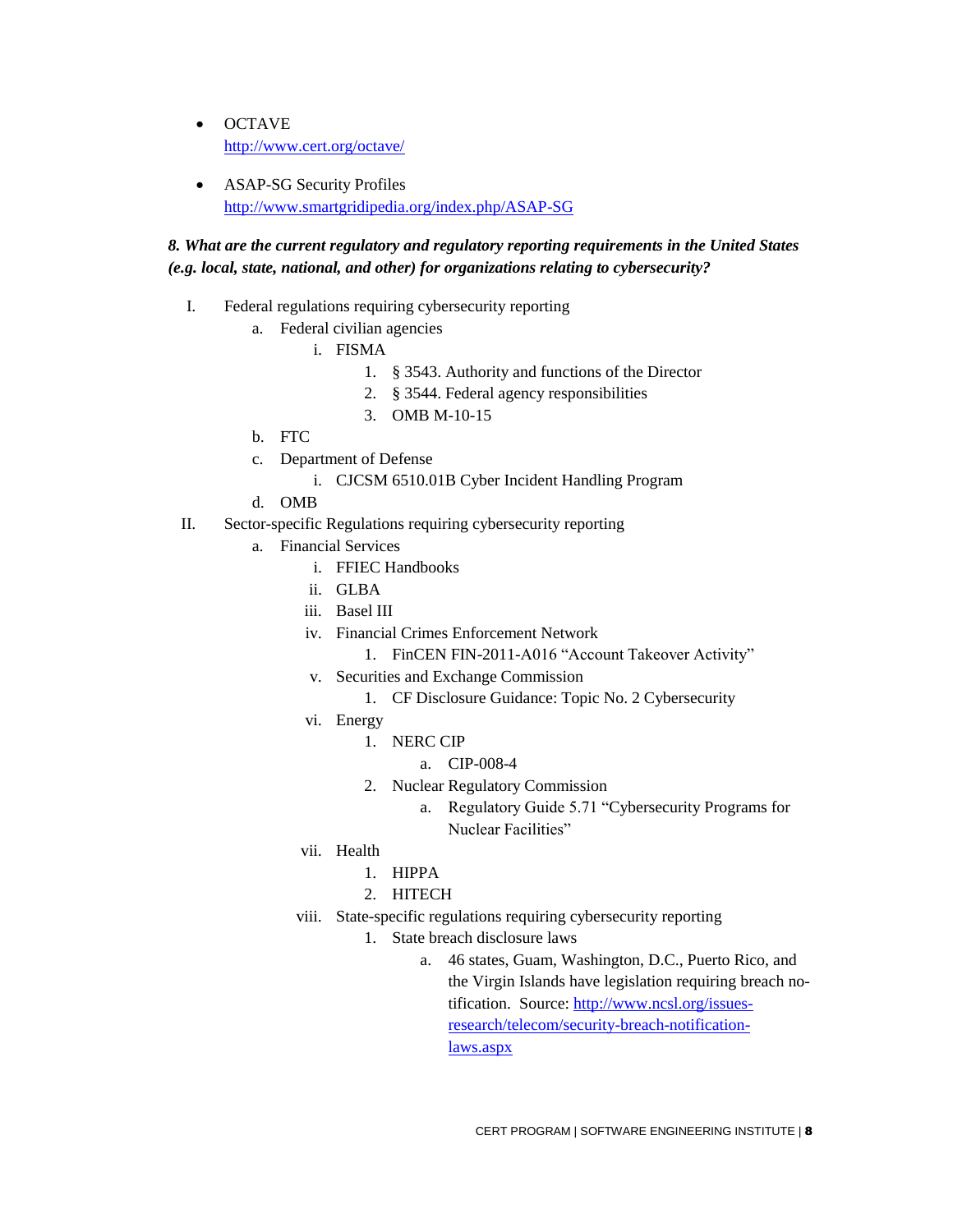**9.** *What organizational critical assets are interdependent upon other critical physical and information infrastructures, including telecommunications, energy, financial services, water, and transportation sectors?*

- I. People
- II. Information and Data
- III. Information Technology
	- A. Local- and wide-area networks
	- B. Business management systems
	- C. Voice networks
- IV. Operations Technology
	- A. Local- and wide-area networks
	- B. Production management systems
	- C. Cyber-physical systems
- V. Facilities
	- A. Data centers
	- B. Production facilities
	- C. Command and control centers

#### *10. What performance goals do organizations adopt to ensure their ability to provide essential services while managing cybersecurity risk? (See Appendix A for some definitions)*

Based on our experience and observations:

- I. Organizations generally do not formally establish and manage specific performance goals for the availability of essential services that may be disrupted by realized cybersecurity risks. Data is often gathered on cybersecurity events, but there remains a reluctance to report that information due to a desire to limit reputational and regulatory impacts. There does appear to be ad hoc performance measures that affect individuals or groups within organizations from a career or compensation perspective. We have observed this in our interactions with organizations using the methods described in our response to Question 7.
- II. Service performance goals are often specified and measured in general (not for cybersecurity risk in particular) for such characteristics as
	- a. service disruptions and their impact (on end user, customer, and financial outcome)
	- b. service availability (including the availability of the IT infrastructure components supporting the service)
	- c. service cycle/transaction time
	- d. service capacity
	- e. service security (if important to end users and customers)
	- f. service maintenance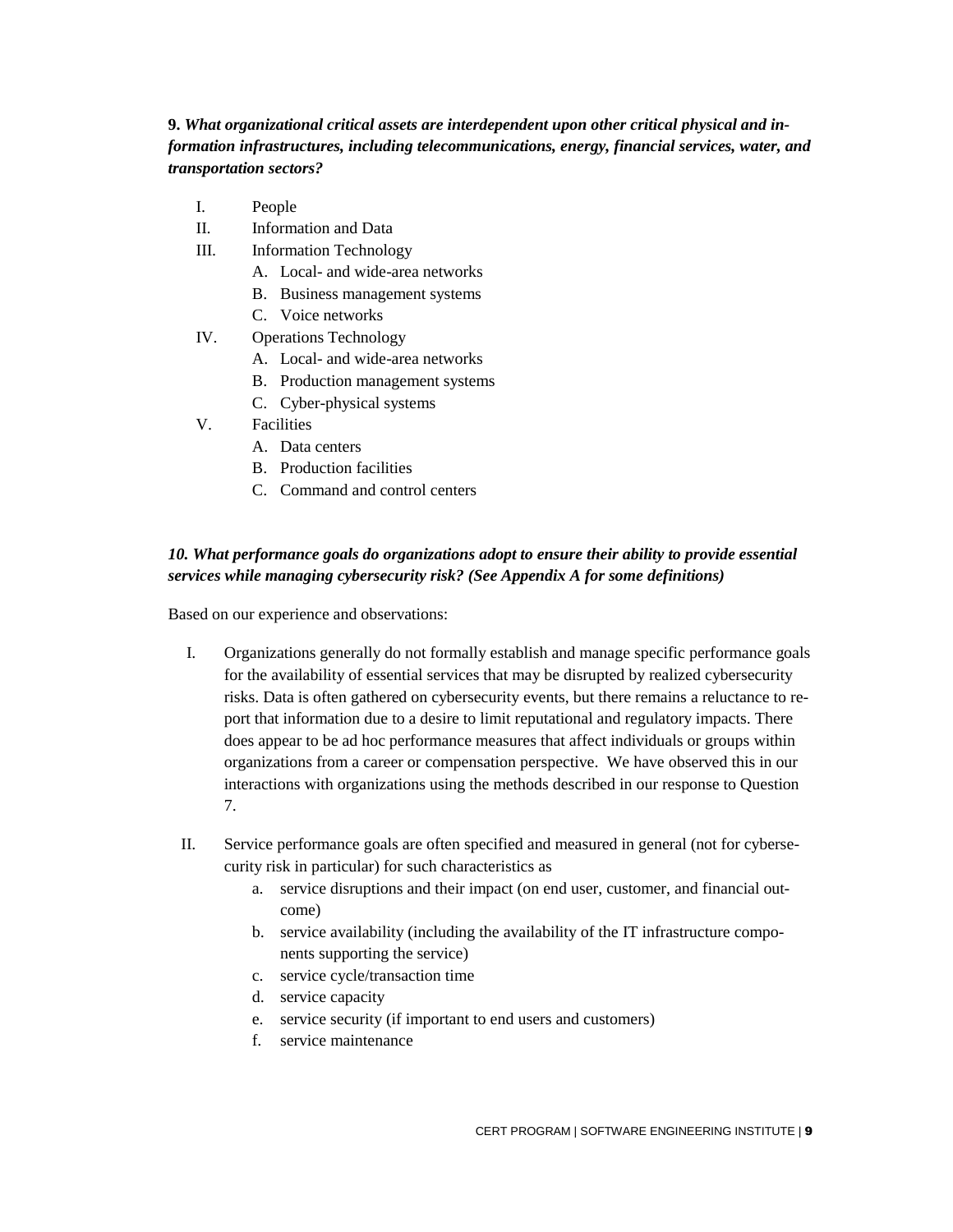Our recommendation:

- I. Organizations should establish and maintain (develop, document, assign owner, observe use, maintain, improve) performance goals that reflect the organization's tolerance for risk, expressed as defined risk thresholds.
- II. Specify performance goals for a geographic area, an organizational entity or facility, type of service, type of asset, type of system or network, or type of application.
- III. Express a performance goal as either qualitative (e.g., high, medium, low, or score for customer satisfaction) or quantitative (based on levels of loss, fines, number of customers lost, etc.).
- IV. Use these performance goals as the basis for criticality assessments—continuously identifying, prioritizing, analyzing, assigning dispositions to, and mitigating risks to essential services.
- V. Some examples of performance goals and measures are as follows:
	- a. Service outage/downtime (percentage); some expression of impact to customer
	- b. Asset (servers, databases, workstations, mobile devices) outage/downtime (percentage)
	- c. Public infrastructure outage/downtime (such as power, water, telecomm/ISP)
	- d. Transactions affected/lost (total, per unit time) (number and percentage)
	- e. Users affected
	- f. Dollars lost/dollar cost (total, per unit time) (number and percentage)
	- g. Fines/legal penalties (currency)
	- h. Some expression of percentage of compliance/noncompliance by asset/service type
	- i. For malware infections (or some other category of incident), enact mitigating controls (take assets offline) whenever more than 200 users are affected
	- j. Zero involvement of law enforcement
	- k. Zero involvement of regulatory agencies
	- l. Zero press/social media headlines
	- m. Zero breach notifications to affected customers (for breaches that require notification); alternatively zero breaches that are significant enough to require notification
	- n. Change in number of high-priority risks that exceed performance goals
	- o. Percentage of essential services with (or without) an implementation risk mitigation strategy/plan
	- p. Percentage of *realized* risks that exceed established performance goals (may be helpful to specifically categorize by source of realized risk that is of greatest interest such as incidents, control gaps, noncompliance, vulnerabilities, disruptions in continuity, etc.)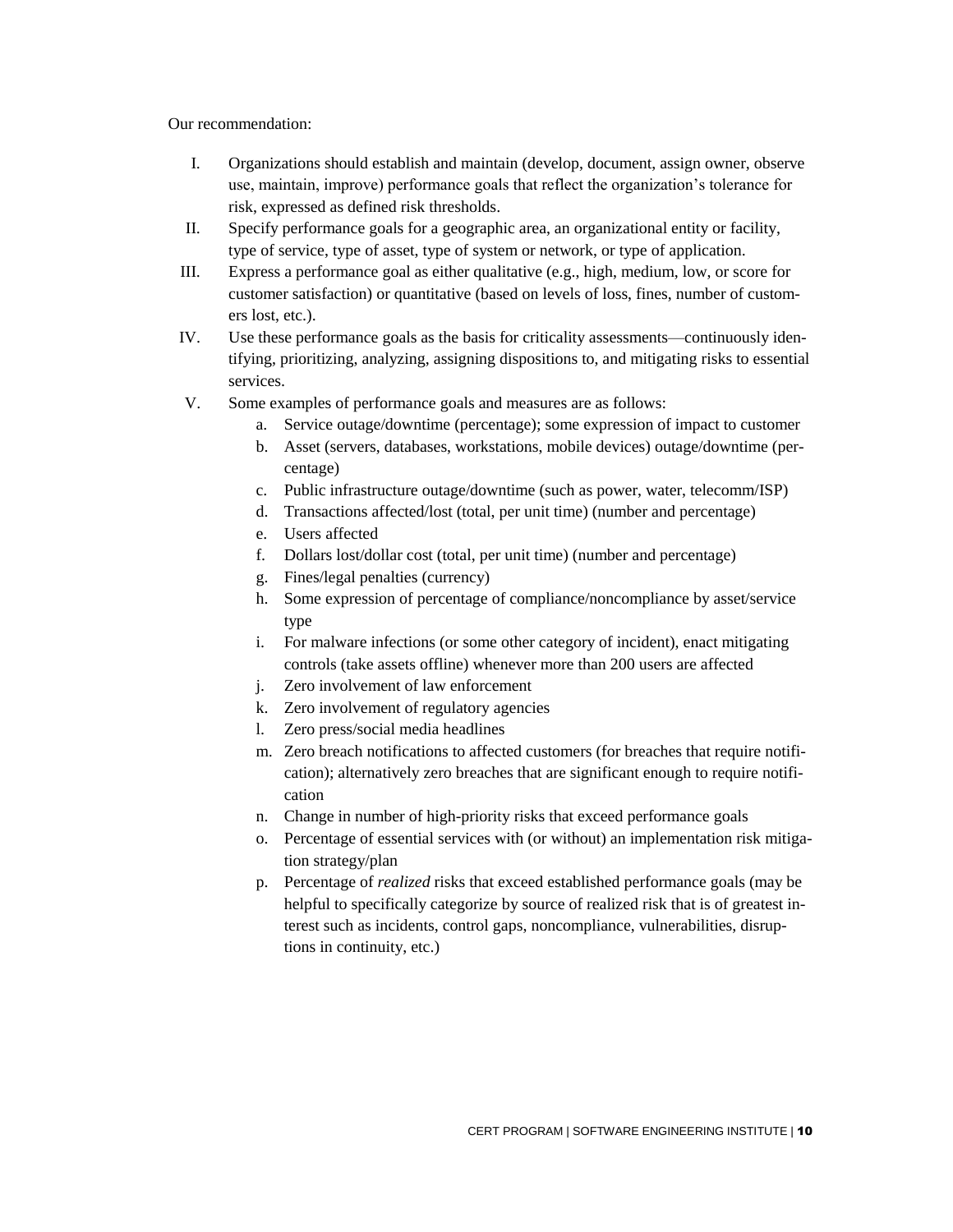### *11. If your organization is required to report to more than one regulatory body, what information does your organization report and what has been your organization's reporting experience?*

Based on our experience and observations:

- I. Regulated industries typically report to multiple regulatory bodies at the Federal, State, and in some instances international levels. This overlapping accountability and reporting is a challenge to manage and is getting more complex, in particular in the international cybersecurity arena. Though the reporting is well intentioned, its extent and complexity has created a massive challenge as well as organizational frustration and confusion. This can be a particular issue for smaller organizations that lack resources to track and manage compliance reporting.
- II. Incident reporting requirements from some regulations have led organizations to carefully define what they consider an "incident," so that it is very unlikely that they will have any incidents to report.
	- a. Many organizations hesitate to share incident information due to
		- i. concerns about additional regulation
		- ii. concerns about negative publicity
		- iii. concerns about legal action
	- b. Safeguards need to be in place to insulate organizations who must report from these unwanted consequences.
	- c. Collected information must be used to drive improvements, not to punish.

# *12. What role(s) do or should national/international standards and organizations that develop national/international standards play in critical infrastructure cybersecurity conformity assessment?*

- I. National standards
	- a. What role do national standards play in critical infrastructure cybersecurity conformity assessment?
		- i. Serve as a basis for the assessment
		- ii. Should drive organizations toward a deeper understanding of what practices reinforce organizational objectives, and where additional investment (time, people, money) is necessary
	- b. What role should national standards play in critical infrastructure cybersecurity conformity assessment?
		- i. Serve as a basis for the assessment
		- ii. Support the national strategy
		- iii. Serve as a roadmap for reducing gaps
- II. National standards organizations
	- a. What role do national standards organizations play in critical infrastructure cybersecurity conformity assessment?
		- i. Develop unambiguous quantitative measures aligned to the objectives of agreed-upon standards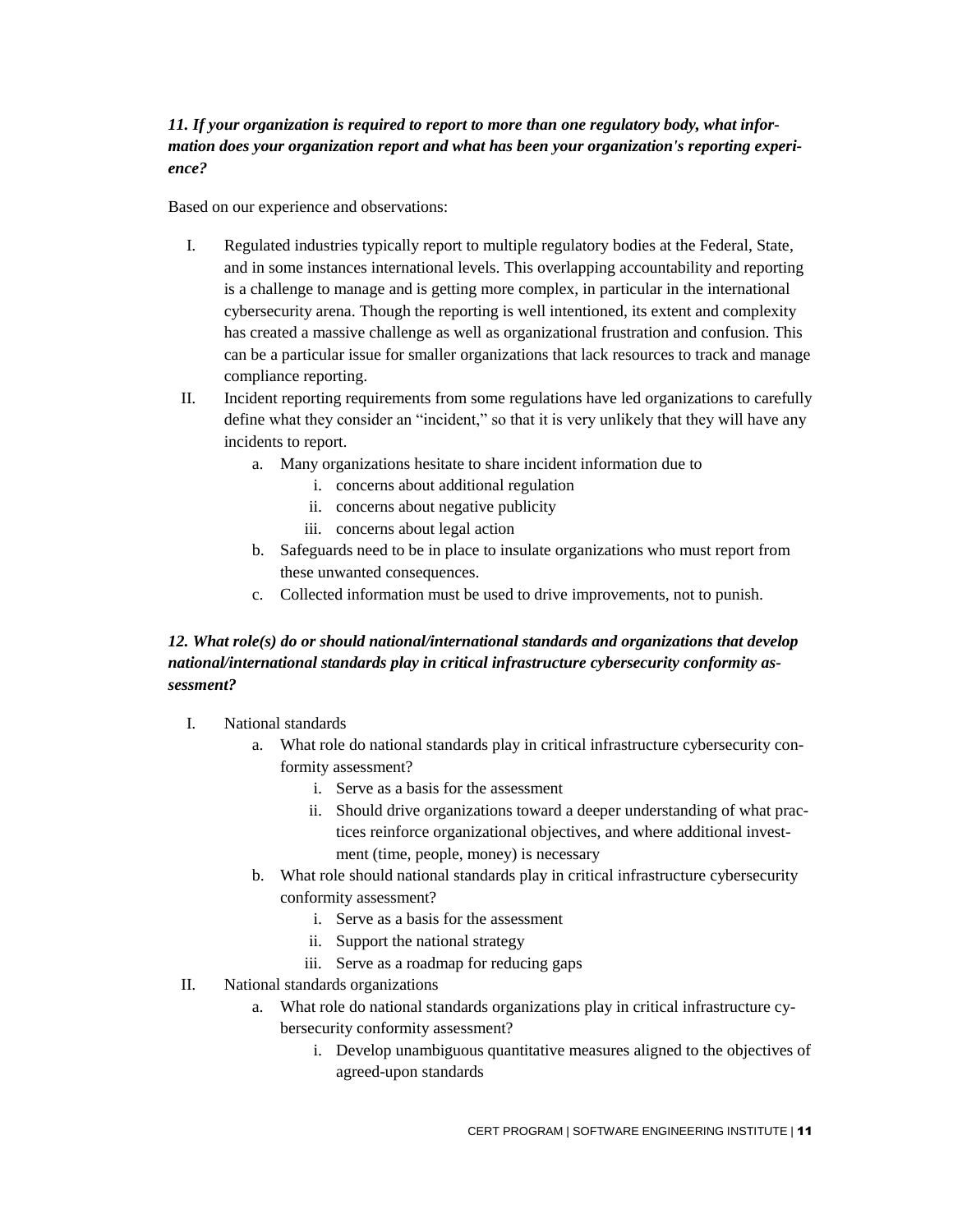- ii. Facilitate the use of measures that can be consistently and easily applied during assessments
- iii. Set clear expectations about how reporting of assessment results should be conducted, including details about how collected data support conclusions
- b. What role should national standards organizations play in critical infrastructure cybersecurity conformity assessment?
	- i. Create and establish incentives that promote effective assessments
- III. International standards
	- a. What role do international standards play in critical infrastructure cybersecurity conformity assessment?
		- i. Serve as a basis for the assessment
		- ii. Serve as a checklist of practices that organizations might conduct a gap assessment against
	- b. What role should international standards play in critical infrastructure cybersecurity conformity assessment?
		- i. Inform the development of the assessment
- IV. International standards organizations
	- a. What role should international standards organizations play in critical infrastructure cybersecurity conformity assessment?
		- i. Encourage adoption of national standards where they are absent
		- ii. Encourage quality assurance in national cybersecurity assessment development, similar to that found in ISO JTC 1/SC 27 IT Security Techniques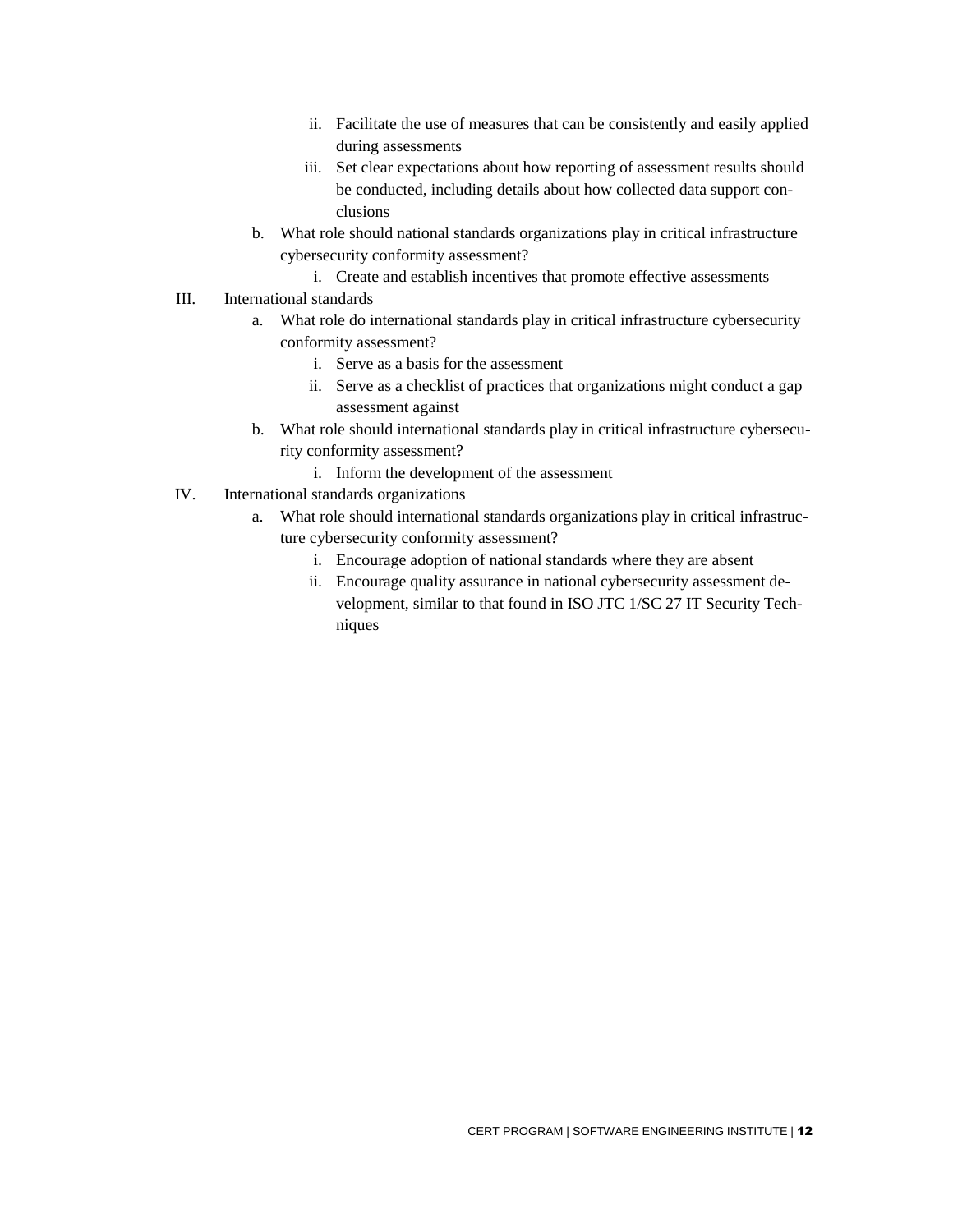# <span id="page-15-0"></span>*Use of Frameworks, Standards, Guidelines, and Best Practices*

*As set forth in the Executive Order, the Framework will consist of standards, guidelines, and/or best practices that promote the protection of information and information systems supporting organizational missions and business functions.*

*NIST seeks comments on the applicability of existing publications to address cybersecurity needs, including, but not limited to the documents developed by: international standards organizations; U.S. Government Agencies and organizations; State regulators or Public Utility Commissions; Industry and industry associations; other Governments, and non-profits and other non-government organizations.*

*NIST is seeking information on the current usage of these existing approaches throughout industry, the robustness and applicability of these frameworks and standards, and what would encourage their increased usage. Please provide information related to the following:*

#### *1. What additional approaches already exist?*

The SEI's CERT Program has been directly involved in the development and implementation of several bodies of work:

- CERT-RMM
- $\bullet$  ES-C2M2
- OCTAVE
- CERT Common Sense Guide to Mitigating Insider Threats
- CSIRT best practices and Incident Management Capability Metrics <http://www.cert.org/csirts/>
- Computer forensics guidance <http://www.cert.org/forensics/>
- CERT Secure Coding Standards for C, C++, Java, and Perl <http://www.cert.org/secure-coding/scstandards.html>
	- ISO/IEC Standards
		- o *Programming Languages—C, 3rd ed* (ISO/IEC 9899:2011) In particular, the following annexes, which were added to address cybersecurity concerns: C11 Annex K, "Bounds-checking interfaces," C11 Annex L, "Analyzability"

[http://www.iso.org/iso/home/store/catalogue\\_tc/catalogue\\_detail.htm?cs](http://www.iso.org/iso/home/store/catalogue_tc/catalogue_detail.htm?csnumber=57853) [number=57853](http://www.iso.org/iso/home/store/catalogue_tc/catalogue_detail.htm?csnumber=57853)

- o *Information Technology—Programming Languages, Their Environments and System Software Interfaces—C Secure Coding Rules* (ISO/IEC TS 17961 Draft)
- o *Information technology -- Programming Languages -- Guidance to Avoiding Vulnerabilities in Programming Languages through Language Selection and Use* (ISO/IEC TR 24772:2013) [http://www.iso.org/iso/home/store/catalogue\\_tc/catalogue\\_detail.htm?cs](http://www.iso.org/iso/home/store/catalogue_tc/catalogue_detail.htm?csnumber=61457) [number=61457](http://www.iso.org/iso/home/store/catalogue_tc/catalogue_detail.htm?csnumber=61457)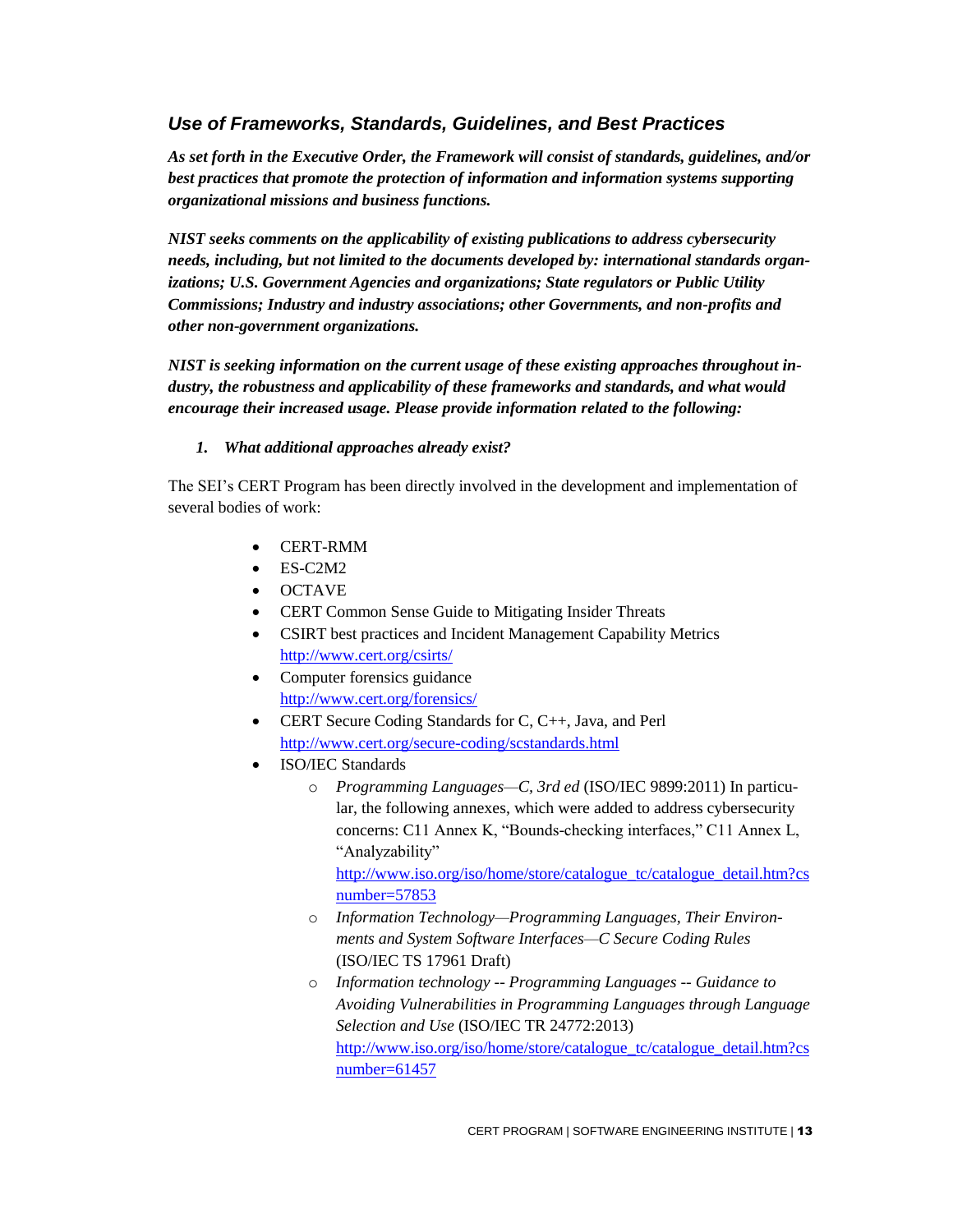- ASAP-SG Security Profiles [http://www.smartgridipedia.org/index.php/ASAP-](http://www.smartgridipedia.org/index.php/ASAP-SG)[SG](http://www.smartgridipedia.org/index.php/ASAP-SG)
- Department of Homeland Security Build Security In website <https://buildsecurityin.us-cert.gov/bsi/home.html>

#### *2. Which of these approaches apply across sectors?*

• Nearly all of these approaches can apply across sectors. Of the above, only ASAP-SG is clearly specific to a particular sector.

#### *3. Which organizations use these approaches?*

 Financial services, electric utilities, health care organizations, and government agencies, among others, are types of organizations using these approaches.

#### *4. What, if any, are the limitations of using such approaches?*

 In our experience, the correlation between specific performance outcomes and conformance is weak. There can be great variability in performance among those organizations that have achieved a particular level of capability.

#### *5. What, if any, modifications could make these approaches more useful?*

- Provide standards that are outcome-based (i.e., what's being measured is the end state rather than the development or implementation of a practice.)
- Provide implementation guidance, case studies, automated tools, and other assistance to simplify adoption.
- Include actual performance data into the assessment and certification process.
- To the extent that a framework includes levels or other summary scores, these should be based on specific performance targets.
- In general, an assessment that is taken at a point in time is less useful than an approach that is instantiated as a periodic or continuous process.
- These approaches need to move from discrete measurement to continuous measurement. We do not have a good exemplar in this space.

#### *6. How do these approaches take into account sector-specific needs?*

 All of these approaches establish core requirements and methodologies that can be applied to different sectors. Requirements that vary by sector are unspecified or are allowed to be tailored during implementation to meet the needs of those specific sectors.

# *7. When using an existing framework, should there be a related sector-specific standards development process or voluntary program?*

- Our experience is that voluntary programs that encourage community engagement and participation in program development yield better rates of adoption.
- Voluntary programs need to identify and implement proper incentives to encourage adoption and participation.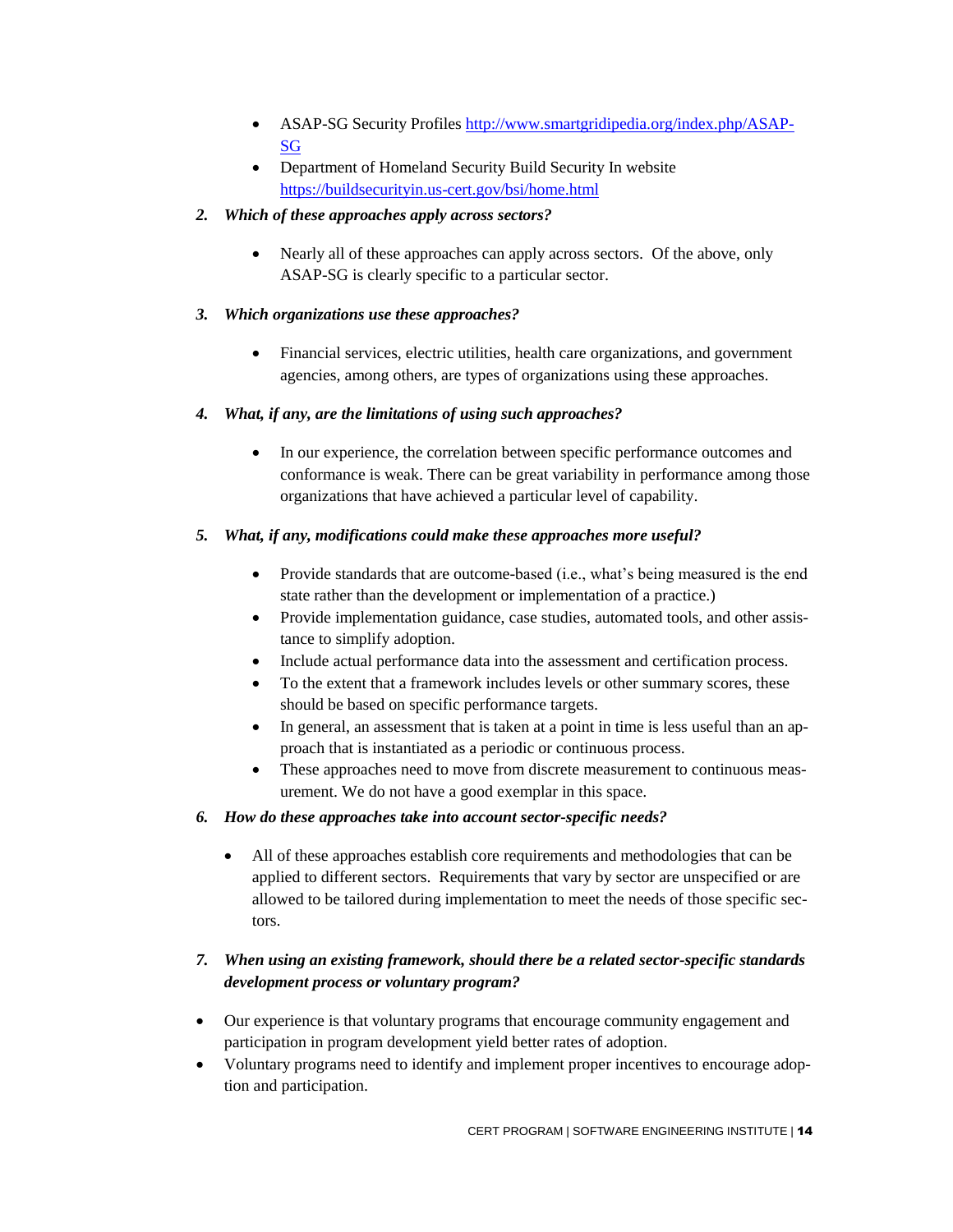- Standards need to be specific to the operational goals and objectives of the sector.
	- a. One approach is to have sector-specific interpretation and guidance, which may encourage sector adoption. One example can be found in ISO/IEC 90003:2004, which provides guidance for organizations in the application of ISO 9001:2000 to the acquisition, supply, development, operation, and maintenance of computer software and related support services.
	- b. Alternatively, different industries have standards issued through their industry associations.
		- i. The Society of Automotive Engineers publishes many standards for the automotive and aerospace industries.
		- ii. During the rewrite of ISO 9000 for the year 2000 release, the Aerospace Standard (AS) group worked closely with the ISO organization. As the year 2000 revision of ISO 9000 incorporated major organizational and philosophical changes, AS9000 underwent a rewrite as well. It was released as AS9100 to the international aerospace industry at the same time as the new version of ISO 9000.
		- iii. Deliverable Aerospace Software Supplement for AS9100a
- *8. What can the role of sector-specific agencies and related sector coordinating councils be in developing and promoting the use of these approaches?*
- Provide leadership and facilitate communication within and among sector organizations
- Contribute to the development of standards and/or frameworks
	- a. Ensure the standards and frameworks are appropriate for their constituents
	- b. Identify sector-specific requirements and performance targets
- Encourage adoption of standards and frameworks
	- a. Identify best practice in adoption
	- b. Conduct outreach
	- c. Reinforce the importance of the standards and frameworks
- Educate constituents about the standards and frameworks
- Use the standards and/or frameworks
- Conduct compliance evaluations
- Conduct analysis and reporting
	- a. Publish sector-specific benchmark data and services
	- b. Provide performance information
	- c. Develop education and awareness based on analysis
- Enable information protection and anonymity
	- a. Ensure that CIKR have a safe harbor in communicating about cybersecurity information by, for example, broadening the DHS/PCII information protection; this will
		- i. Reduce organizational barriers to assessing compliance
		- ii. Reduce suspicion of retribution for non-compliance
		- iii. Contribute to building trust relationships

#### **9.** *What other outreach efforts would be helpful?*

- Reduce costs and effort for CIKR in adoption
	- a. Develop supporting materials for CIKR use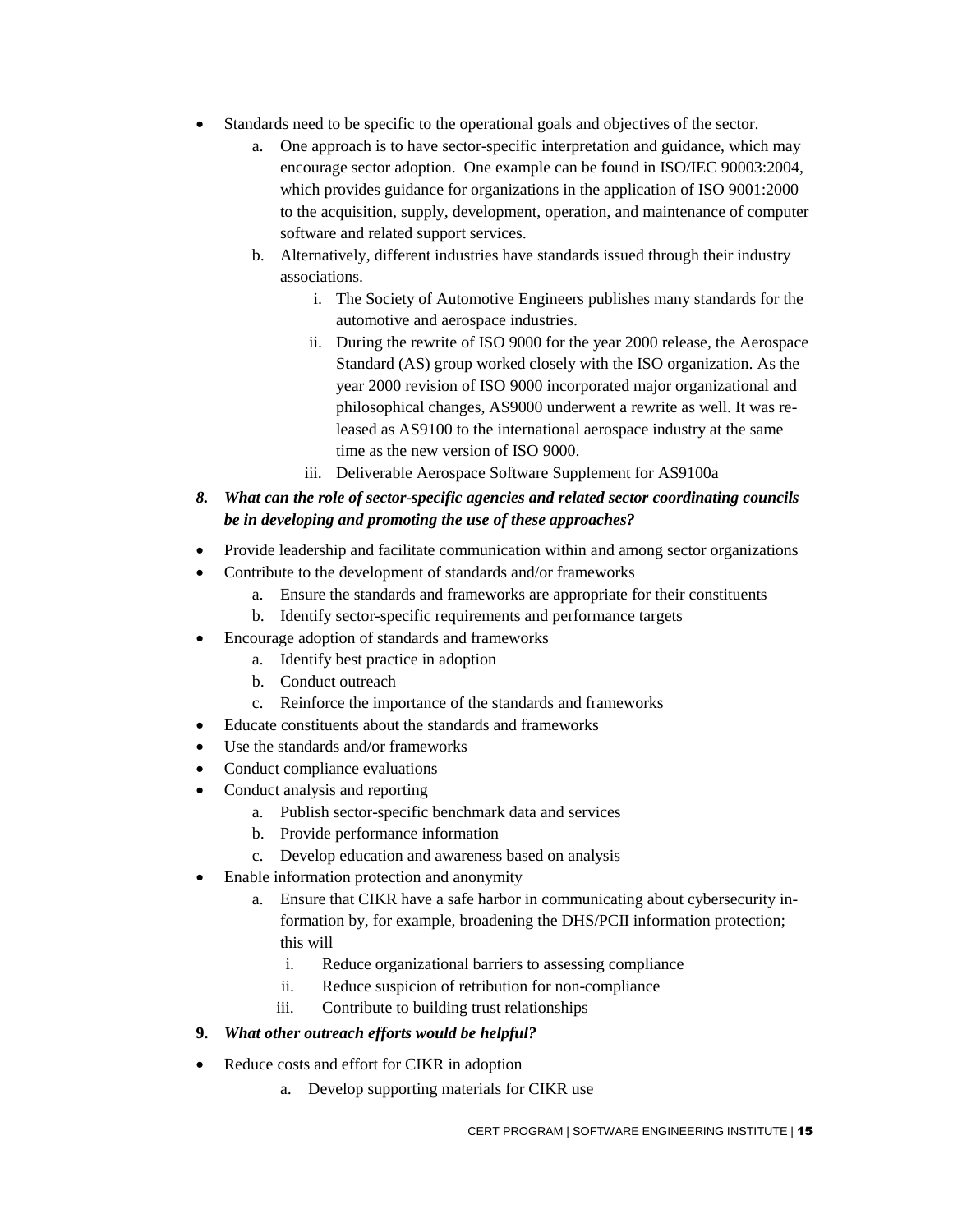- i. Tools
- ii. Techniques and best practices
- iii. Specific implementation guidance
- iv. Training
- v. Case studies
- vi. Templates
- vii. Measures and metrics
- b. Provide facilitated assessments for the framework that include subject matter expertise
- Conduct traditional outreach activities
	- a. Conferences
	- b. Workshops
	- c. Symposiums
- Consider nontraditional outreach activities
	- a. Social media
- Publicize endorsement from influential leadership
	- a. Sector leadership
	- b. Executive Branch leadership
- Develop and publicize the value proposition of adopting the framework
	- a. Use collected data from compliance assessments to refine the value proposition
- Explore sector-specific incentive programs to encourage adoption

# <span id="page-18-0"></span>*Specific Industry Practices*

*NIST is interested in information on the adoption of the following practices as they pertain to critical infrastructure components:*

- *Separation of business from operational systems;*
- *Use of encryption and key management;*
- *Identification and authorization of users accessing systems;*
- *Asset identification and management;*
- *Monitoring and incident detection tools and capabilities;*
- *Incident handling policies and procedures;*
- *Mission/system resiliency practices;*
- *Security engineering practices;*
- *Privacy and civil liberties protection.*
	- *1. Are these practices widely used throughout critical infrastructure and industry?*
		- I. Our experience is that these (and other practices) are used to varying degrees throughout the sectors.
			- a. Adoption of given practices is influenced by many factors:
				- i. The mission of an organization
				- ii. The technology deployed in the organization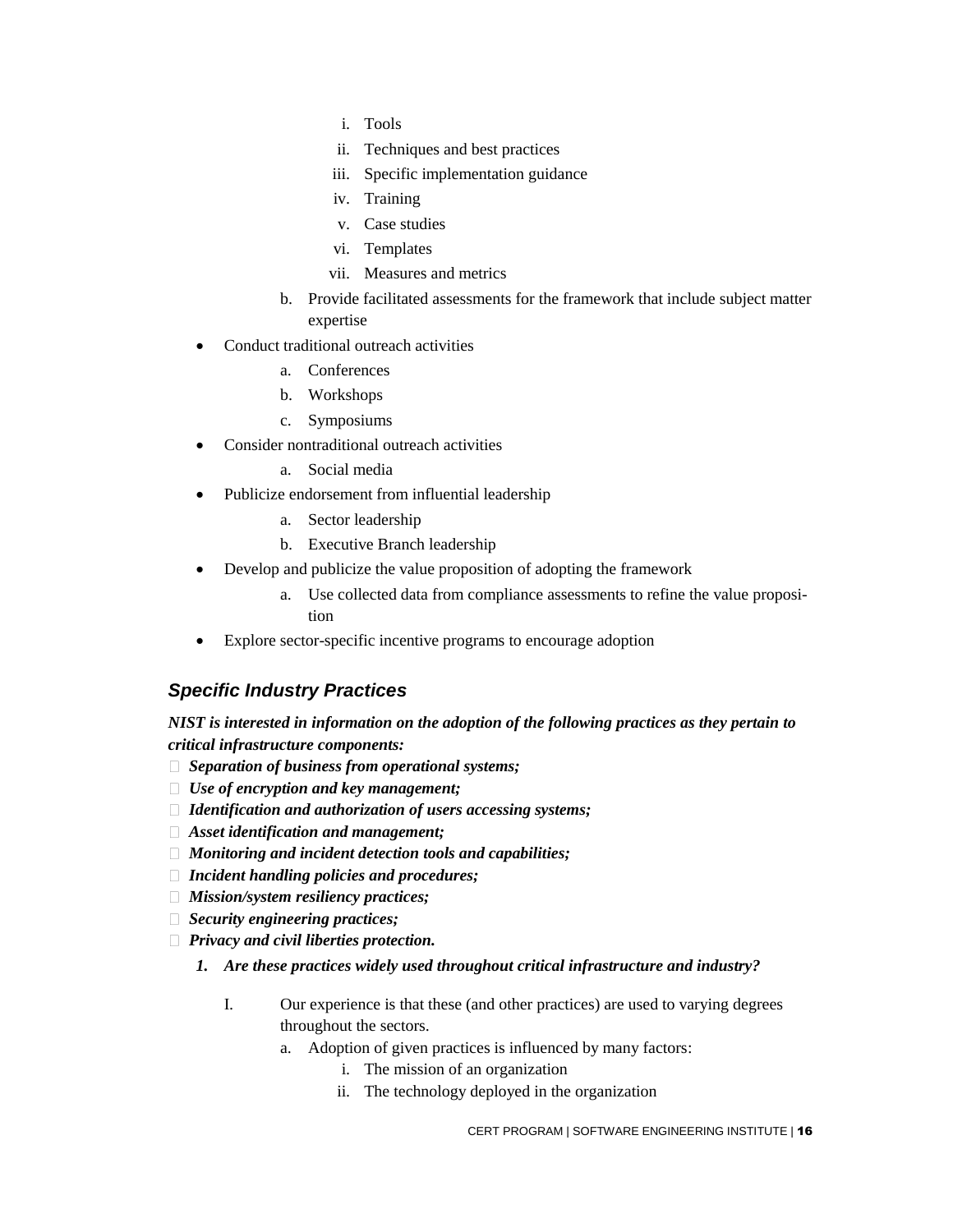- iii. Available resources
- iv. Laws and regulations, and compliance obligations
- II. Our recommendation is that use of these practices (and others) is most effective when they are aligned under a comprehensive risk management program that is aligned to the mission of the organization.

#### *2. How do these practices relate to existing international standards and practices?*

Efforts to implement and refine the above practices should be in concert with similar international efforts. The interconnectedness of organizations globally requires coordination and integration of practices to help simplify and encourage broad-based adoption.

### *3. Which of these practices do commenters see as being the most critical for the secure operation of critical infrastructure?*

The most critical activity for the secure operation of critical infrastructure is to establish and maintain an enterprise cybersecurity program that provides governance, strategic planning, and sponsorship for the organization's cybersecurity activities in a manner that aligns cybersecurity objectives with the organization's strategic objectives and the cybersecurity risks to critical infrastructure.

#### *4. Are some of these practices not applicable for business or mission needs within particular sectors?*

No. The extent and rigor of the use of the practices will vary.

#### *5. Which of these practices pose the most significant implementation challenge?*

Challenges will vary by organization and sector. The core challenge remains the interconnectedness of the cybersecurity risk ecosystem. Addressing that challenge requires integration, communication, and incentives to promote investment in cybersecurity risk management.

#### *6. How are standards or guidelines utilized by organizations in the implementation of these practices?*

- I. Our experience is that use of these practices varies due to many factors:
	- a. Size and complexity
	- b. The threat/vulnerability/risk landscape faced by an organization
	- c. Compliance environment
		- i. Commercial/business obligations
			- 1. Example: service level agreements
		- ii. Some industry standards specify practices in these categories
			- 1. Example: the Payment Card Industry's PCI Standard
			- 2. Example: NERC CIP Standards
		- iii. Some catalogs of practice recommend these practices
			- 1. Example: NIST Special Publication 800-53
	- d. An organization's culture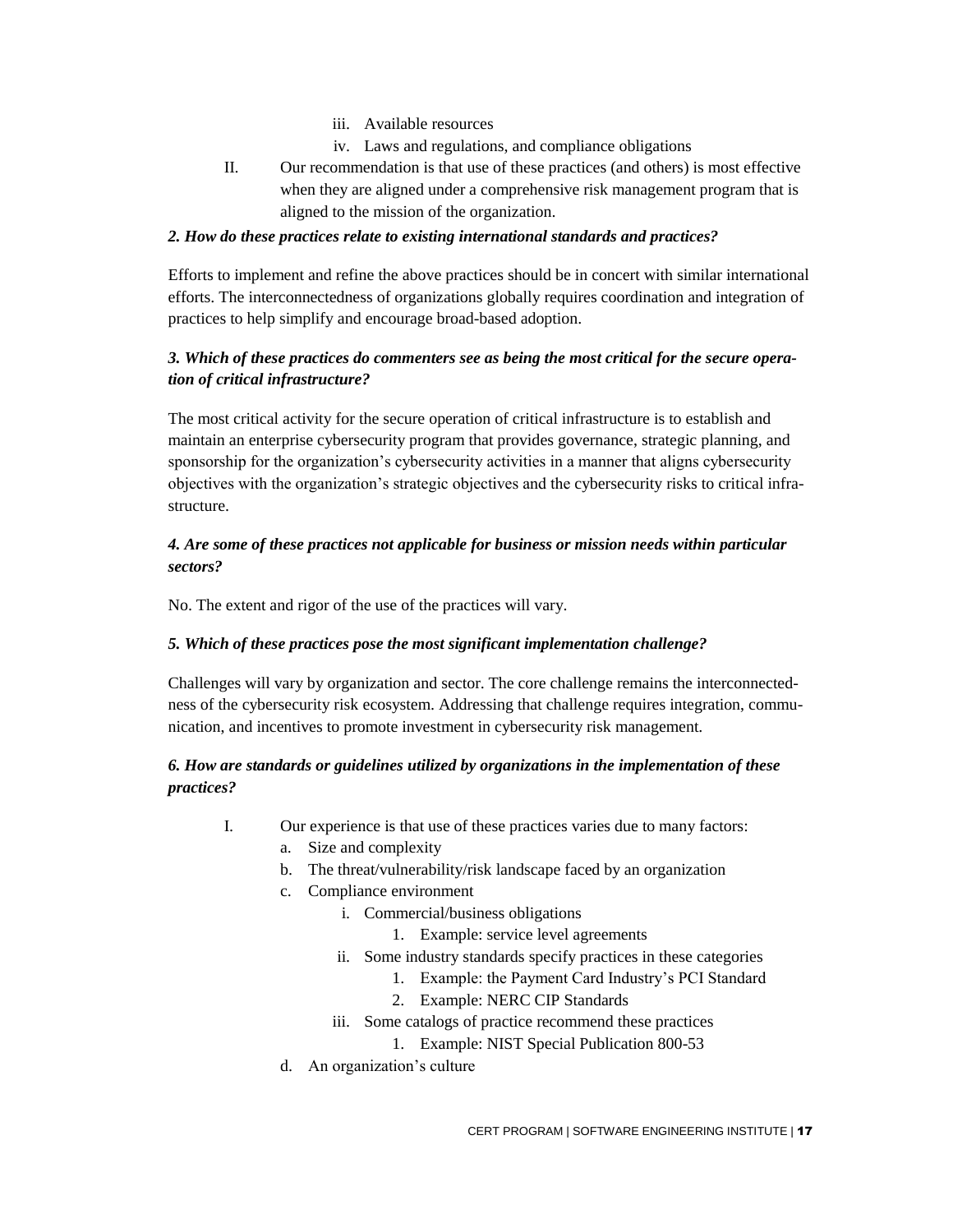- i. Organizations may voluntarily adopt frameworks or catalogs of practice.
- ii. An organizations' use of these practices (and others) changes as a result of incidents.

#### *7. Do organizations have a methodology in place for the proper allocation of business resources to invest in, create, and maintain IT standards?*

- I. Our experience is that some organizations have methods of allocating resources to invest in, create, and maintain IT standards, and some do not. Use of a methodology for allocating resources is influenced by the
	- a. size and complexity of the organization
	- b. compliance environment
	- c. organization's mission and culture

### *8. Do organizations have a formal escalation process to address cybersecurity risks that suddenly increase in severity?*

Our observations show that escalation processes vary across organizations; the variance is often influenced by the factors listed in the response to Question 7 on allocation of resources.

#### *9. What risks to privacy and civil liberties do commenters perceive in the application of these practices?*

No answer to contribute.

#### *10. What are the international implications of this Framework on your global business or in policymaking in other countries?*

No answer to contribute.

#### *11. How should any risks to privacy and civil liberties be managed?*

No answer to contribute.

#### *12. In addition to the practices noted above, are there other core practices that should be considered for inclusion in the Framework?*

- I. Situational awareness
	- a. Collect, analyze, alarm, present, and use cybersecurity information to form a common operating picture, commensurate with the risk to critical infrastructure and organizational objectives.
- II. Information sharing/threat management/cyber intelligence management
	- a. The multi-directional communication of cybersecurity information between organizations
		- i. International
		- ii. Government to/from industry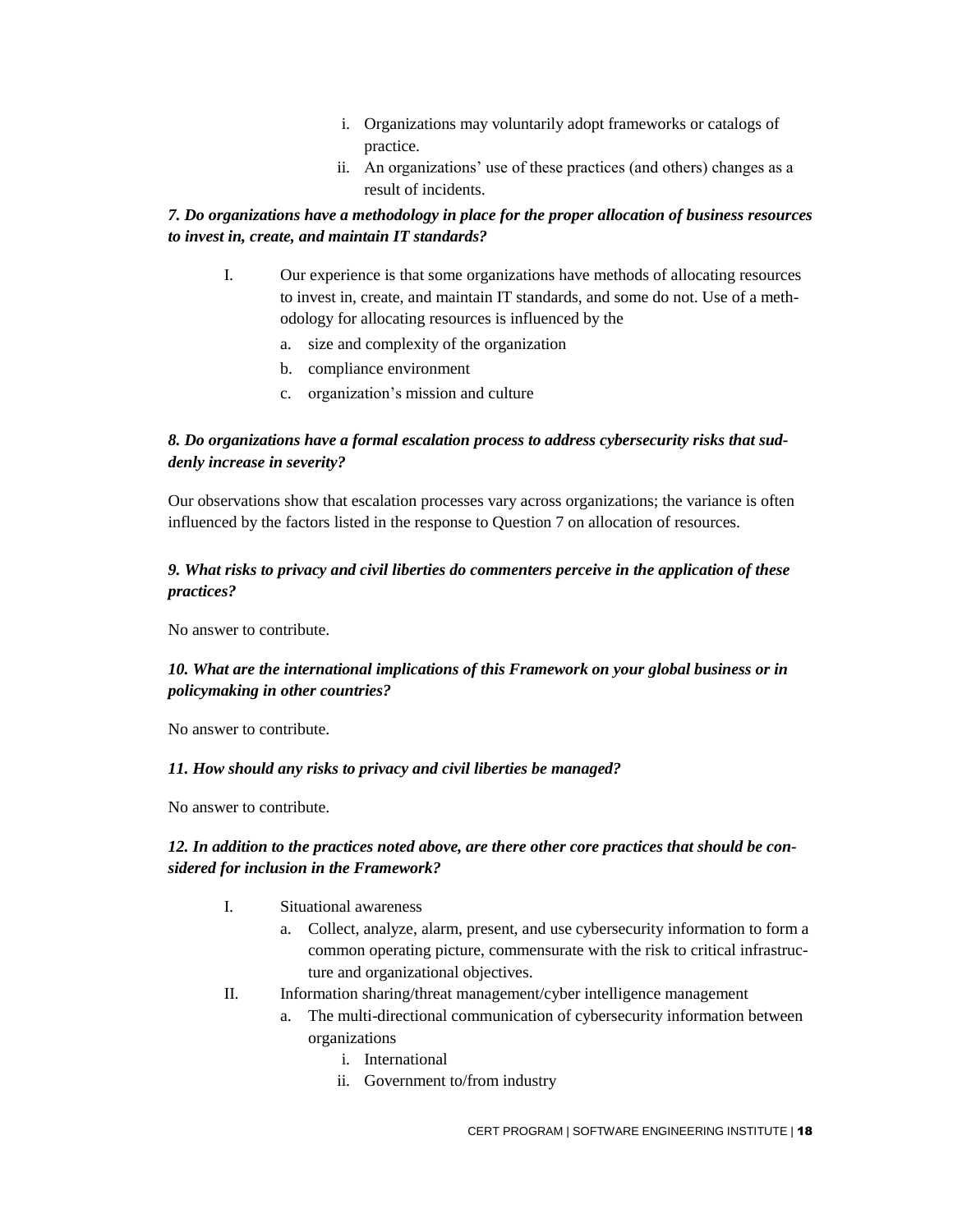- iii. Inter-sector
- iv. Cross-sector
- III. Cyber risk management
	- a. The identification, assessment, and prioritization of cyber risk
- IV. Vulnerability management
	- a. The identification, assessment, and prioritization of vulnerabilities
		- i. Vulnerabilities in process
		- ii. Vulnerabilities in technology
			- 1. Software vulnerabilities
				- 2. Hardware vulnerabilities
- V. Mission assurance
	- a. Secure lifecycle engineering of information technology (IT) and operational technology (OT) systems and devices
		- i. Secure design
		- ii. Secure procurements, development, integration, and deployment
		- iii. Secure operation and maintenance
		- iv. Secure disposal
- VI. Supply chain risk management
	- a. Identifying, analyzing, and prioritizing cyber risks related to the supply chain of high-value services
- VII. Performance measurement
	- a. Collecting, analyzing, and reporting information about cybersecurity performance
		- i. Nation-level measures
		- ii. Sector-level measures
		- iii. Organization-level measures
- VIII. Cybersecurity program
	- a. Governance, strategic planning, and sponsorship for the organization's cybersecurity activities in a manner that aligns cybersecurity objectives with the organization's strategic objectives and the risk to critical infrastructure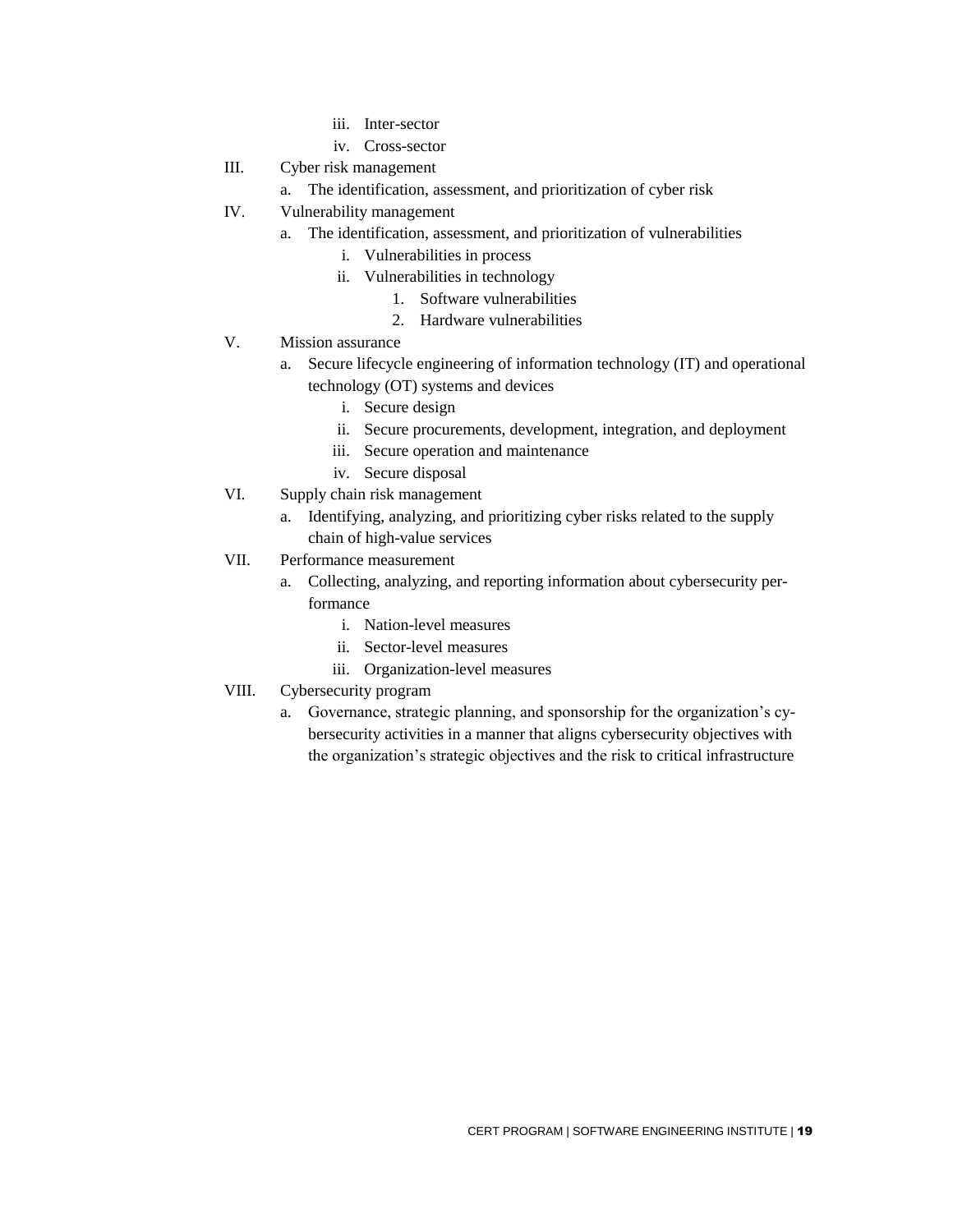For more information or clarification on our answers, please contact:

412-297-6366 703-908-1110

Summer C. Fowler Austin Montgomery Technical Manager SEI Program Development [sfowler@cert.org](mailto:sfowler@cert.org) [amontgom@sei.cmu.edu](mailto:amontgom@sei.cmu.edu)